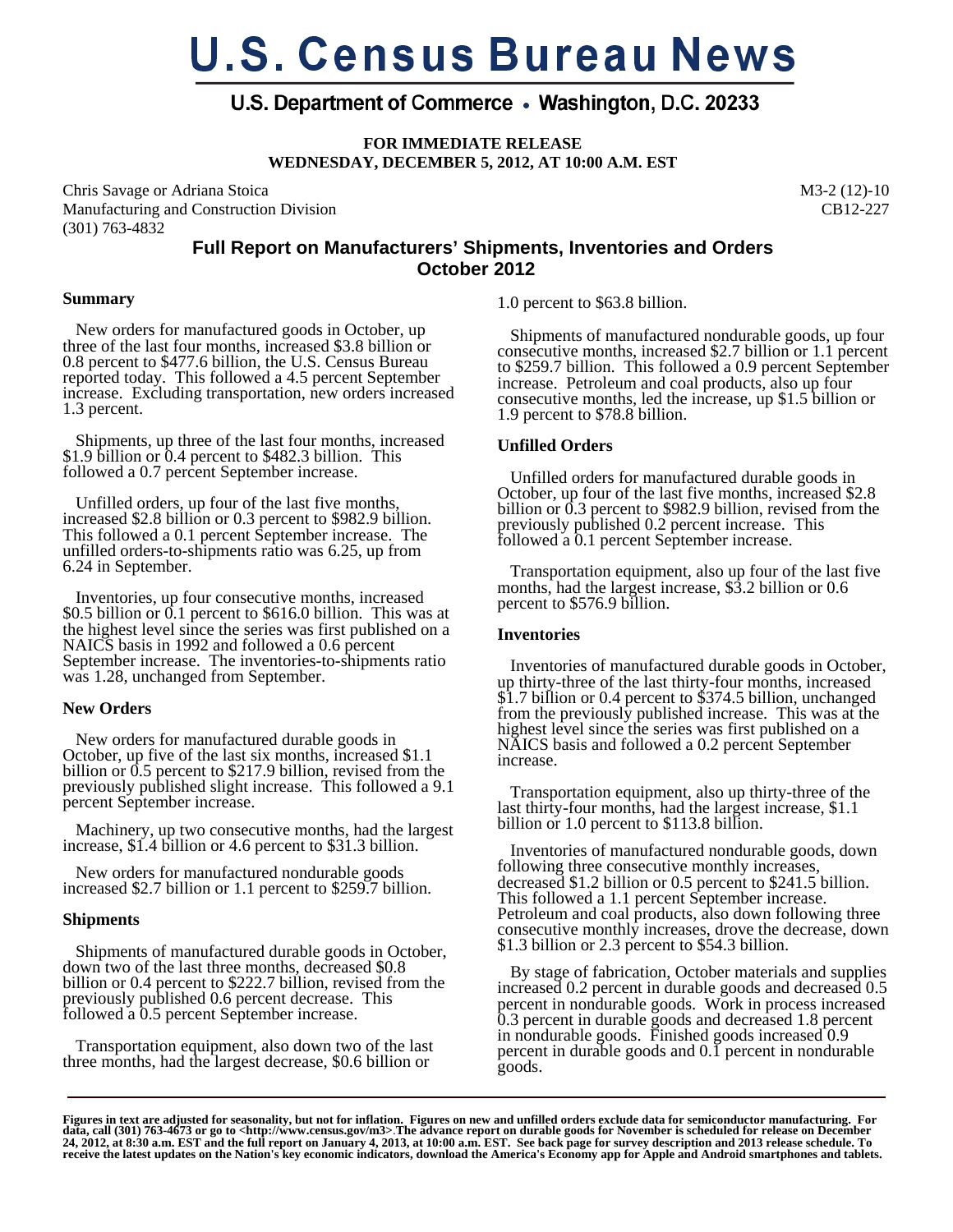#### **Table 1. Value of Manufacturers' Shipments for Industry Groups**<sup>1</sup>

**[Estimates are shown in millions of dollars and are based on data from the Manufacturers' Shipments, Inventories, and Orders Survey.]** 

|                                                                                                                                                                                                      |                                                                                             | <b>Seasonally Adjusted</b>                                                                  |                                                                                             |                                                                                |                                                                                      |                                                                                    | <b>Not Seasonally Adjusted</b>                                                              |                                                                                             |                                                                                             |                                                                                             |                                                                                                       |                                                                                                       |                                                                               |  |
|------------------------------------------------------------------------------------------------------------------------------------------------------------------------------------------------------|---------------------------------------------------------------------------------------------|---------------------------------------------------------------------------------------------|---------------------------------------------------------------------------------------------|--------------------------------------------------------------------------------|--------------------------------------------------------------------------------------|------------------------------------------------------------------------------------|---------------------------------------------------------------------------------------------|---------------------------------------------------------------------------------------------|---------------------------------------------------------------------------------------------|---------------------------------------------------------------------------------------------|-------------------------------------------------------------------------------------------------------|-------------------------------------------------------------------------------------------------------|-------------------------------------------------------------------------------|--|
|                                                                                                                                                                                                      |                                                                                             | Monthly                                                                                     |                                                                                             |                                                                                | <b>Percent Change</b>                                                                |                                                                                    |                                                                                             |                                                                                             | <b>Monthly</b>                                                                              |                                                                                             |                                                                                                       | Year to date                                                                                          |                                                                               |  |
| Industry                                                                                                                                                                                             | Oct.<br>$2012^p$                                                                            | Sept.<br>2012 <sup>r</sup>                                                                  | Aug.<br>2012                                                                                | Sept.<br>Oct.                                                                  | Aug. -<br>Sept.                                                                      | July -<br>Aug.                                                                     | Oct.<br>2012 <sup>p</sup>                                                                   | Sept.<br>2012 <sup>r</sup>                                                                  | Aug.<br>2012                                                                                | Oct.<br>2011                                                                                | $2012^p$                                                                                              | 2011                                                                                                  | Percent<br>2012/<br>2011                                                      |  |
| All manufacturing industries<br>Excluding transportation<br>Excluding defense<br>With unfilled orders                                                                                                | 482,329<br>418,546<br>471,478<br>157,294                                                    | 480,401<br>415,991<br>469,554<br>157,169                                                    | 477,115<br>413,221<br>466,253<br>156,043                                                    | 0.4<br>0.6<br>0.4<br>0.1                                                       | 0.7<br>0.7<br>0.7<br>0.7                                                             | $-0.2$<br>1.1<br>$-0.3$<br>$-2.3$                                                  | 496,503<br>428,930<br>486,154<br>160,369                                                    | 485,837<br>418.568<br>473,745<br>162,775                                                    | 497,536<br>429,483<br>486,776<br>162,728                                                    | 471,056<br>409,496<br>461,253<br>151,403                                                    | 4.792.731<br>4, 153, 152<br>4,686,080<br>1,579,469                                                    | 4,580,052<br>4,003,798<br>4,469,000<br>1,477,551                                                      | 4.6<br>3.7<br>4.9<br>6.9                                                      |  |
| Durable goods industries                                                                                                                                                                             | 222,667                                                                                     | 223,480                                                                                     | 222,397                                                                                     | $-0.4$                                                                         | 0.5                                                                                  | $-2.9$                                                                             | 232,999                                                                                     | 229,943                                                                                     | 232,675                                                                                     | 219,047                                                                                     | 2,248,180                                                                                             | 2,092,597                                                                                             | 7.4                                                                           |  |
| Nonmetallic mineral products<br>Iron and steel mills<br>Aluminum and nonferrous metals<br>Ferrous metal foundries<br>Fabricated metal products<br>Construction machinery                             | 6,363<br>8,182<br>27,905<br>10,636<br>15,492<br>1,777<br>27,212<br>32,406<br>1,658<br>5,486 | 6,196<br>8,115<br>28,242<br>10,751<br>15,721<br>1,770<br>27,193<br>32,204<br>1,584<br>5,567 | 6,219<br>8,133<br>28,029<br>11,000<br>15,263<br>1,766<br>27,239<br>32,458<br>1,614<br>5,516 | 2.7<br>0.8<br>$-1.2$<br>$-1.1$<br>$-1.5$<br>0.4<br>0.1<br>0.6<br>4.7<br>$-1.5$ | $-0.4$<br>$-0.2$<br>0.8<br>$-2.3$<br>3.0<br>0.2<br>$-0.2$<br>$-0.8$<br>$-1.9$<br>0.9 | 1.9<br>0.6<br>$-0.4$<br>0.5<br>$-1.0$<br>$-1.5$<br>0.3<br>$-1.1$<br>$-13.7$<br>1.4 | 6,799<br>8,973<br>28,405<br>10,449<br>16,166<br>1,790<br>28,851<br>33,083<br>1,605<br>6,230 | 6,331<br>8,286<br>27,828<br>10,282<br>15,760<br>1,786<br>27,912<br>32,608<br>1,458<br>5,831 | 6,729<br>9,216<br>29,575<br>11,380<br>16,36'<br>1,834<br>29.53'<br>33,022<br>1,461<br>5,981 | 6,099<br>8,467<br>27,013<br>11,344<br>13,990<br>1,679<br>27,743<br>30,154<br>2,429<br>4,173 | 62,524<br>82,370<br>290,058<br>114,554<br>157,044<br>18,460<br>278,090<br>323,612<br>21,807<br>48,727 | 58,335<br>79,123<br>253.005<br>116,737<br>119,960<br>16,308<br>265,670<br>295,784<br>25,379<br>35,699 | 7.2<br>4.1<br>14.6<br>$-1.9$<br>30.9<br>13.2<br>4.7<br>9.4<br>$-14.1$<br>36.5 |  |
| Mining, oil field, and<br>gas field machinery<br>Industrial machinery<br>Photographic equipment<br>Ventilation, heating, air-conditioning,                                                           | 2,120<br>3,544<br>645                                                                       | 2,101<br>3,423<br>632                                                                       | 2,126<br>3,474<br>649                                                                       | 0.9<br>3.5<br>2.1                                                              | $-1.2$<br>$-1.5$<br>$-2.6$                                                           | $-2.7$<br>$-0.3$<br>0.8                                                            | 2,116<br>3,547<br>672                                                                       | 2,124<br>3,723<br>672                                                                       | 2,083<br>3,234<br>706                                                                       | 1,966<br>3,025<br>669                                                                       | 20,797<br>32,584<br>6,481                                                                             | 19,614<br>29,131<br>6,628                                                                             | 6.0<br>11.9<br>$-2.2$                                                         |  |
| and refrigeration equipment<br>Metalworking machinery<br>Turbines, generators, and other                                                                                                             | 3,178<br>2,541                                                                              | 3,088<br>2,495                                                                              | 3,121<br>2,498                                                                              | 2.9<br>1.8                                                                     | $-1.1$<br>$-0.1$                                                                     | $-1.8$<br>$-1.2$                                                                   | 2,871<br>2,717                                                                              | 3,186<br>2,480                                                                              | 3,482<br>2,599                                                                              | 2,506<br>2,265                                                                              | 31,702<br>24,392                                                                                      | 29,810<br>20,338                                                                                      | 6.3<br>19.9                                                                   |  |
| power transmission equipment<br>Material handling equipment<br>Computers and electronic products <sup>2</sup><br>Computer storage devices<br>Other peripheral equipment<br>Nondefense communications | 3,381<br>2,887<br>27,951<br>912<br>614<br>842                                               | 3,423<br>2,841<br>28,069<br>1,128<br>653<br>911                                             | 3,418<br>2,820<br>27,439<br>980<br>822<br>867                                               | $-1.2$<br>1.6<br>$-0.4$<br>$-19.1$<br>$-6.0$<br>$-7.6$                         | 0.1<br>0.7<br>2.3<br>15.1<br>$-20.6$<br>5.1                                          | $-1.8$<br>0.1<br>$-3.5$<br>$-0.6$<br>$-23.7$<br>$-0.7$                             | 3,505<br>2,984<br>30,026<br>1,085<br>418<br>748                                             | 3,297<br>2,779<br>30,014<br>1,334<br>919<br>1,168                                           | 3,415<br>3,018<br>26,685<br>879<br>740<br>776                                               | 3,432<br>2,747<br>29,763<br>2,103<br>526<br>861                                             | 36,446<br>27,955<br>281.453<br>11,360<br>7,232<br>8,440                                               | 34,376<br>25,230<br>282.757<br>15,476<br>6,363<br>8,400                                               | 6.0<br>10.8<br>$-0.5$<br>$-26.6$<br>13.7<br>0.5                               |  |
| Defense communications equipment<br>Audio and video equipment<br>Electronic components                                                                                                               | 2,803<br>493<br>235<br>3,502                                                                | 2,666<br>345<br>258<br>3,477                                                                | 2,721<br>364<br>244<br>3,540                                                                | 5.1<br>42.9<br>$-8.9$<br>0.7                                                   | $-2.0$<br>$-5.2$<br>5.7<br>$-1.8$                                                    | 2.9<br>3.4<br>$-5.1$<br>$-0.6$                                                     | 2,563<br>500<br>263<br>3,431                                                                | 3,155<br>380<br>251<br>3,673                                                                | 2,599<br>361<br>195<br>3,692                                                                | 2,375<br>454<br>259<br>3,488                                                                | 26,397<br>4,011<br>2,208<br>35,474                                                                    | 27,076<br>5,012<br>2,100<br>36,059                                                                    | $-2.5$<br>$-20.0$<br>5.1<br>$-1.6$                                            |  |
| Nondefense search and navigation                                                                                                                                                                     | 1,274                                                                                       | 1,312                                                                                       | 1,302                                                                                       | $-2.9$                                                                         | 0.8                                                                                  | $-4.3$                                                                             | 1,246                                                                                       | 1,446                                                                                       | 1,313                                                                                       | 1,197                                                                                       | 12,989                                                                                                | 12,845                                                                                                | 1.1                                                                           |  |
| Defense search and navigation                                                                                                                                                                        | 2,993                                                                                       | 3,032                                                                                       | 2,889                                                                                       | $-1.3$                                                                         | 4.9                                                                                  | $-3.5$                                                                             | 2,933                                                                                       | 3,278                                                                                       | 2,881                                                                                       | 2,729                                                                                       | 29,176                                                                                                | 29,334                                                                                                | $-0.5$                                                                        |  |
| Electromedical, measuring,<br>and control instruments<br>Electrical equipment, appliances,                                                                                                           | 6,207                                                                                       | 6,316                                                                                       | 6,039                                                                                       | $-1.7$                                                                         | 4.6                                                                                  | $-2.0$                                                                             | 5,903                                                                                       | 6,993                                                                                       | 5,792                                                                                       | 6,483                                                                                       | 65,878                                                                                                | 67,883                                                                                                | $-3.0$                                                                        |  |
| Electric lighting equipment<br>Household appliances<br>Transportation equipment<br>Light trucks and utility vehicles<br>Heavy duty trucks                                                            | 9,833<br>886<br>1,608<br>2,970<br>967<br>63,783<br>8,893<br>12,805<br>2,118                 | 9,798<br>859<br>1,600<br>3,002<br>1,001<br>64,410<br>8,833<br>13,737<br>2,178               | 9,887<br>900<br>1,571<br>3,059<br>1,003<br>63,894<br>8,552<br>14,211<br>2,289               | 0.4<br>3.1<br>0.5<br>$-1.1$<br>$-3.4$<br>$-1.0$<br>0.7<br>$-6.8$<br>$-2.8$     | $-0.9$<br>$-4.6$<br>1.8<br>$-1.9$<br>$-0.2$<br>0.8<br>3.3<br>$-3.3$<br>$-4.8$        | $-0.6$<br>0.7<br>0.9<br>$-1.4$<br>2.2<br>$-8.0$<br>$-2.8$<br>$-11.7$<br>$-6.9$     | 10,064<br>916<br>1,653<br>2,824<br>1,168<br>67,573<br>10,113<br>14,629<br>2,251             | 10,302<br>879<br>1,646<br>3,264<br>1,115<br>67,269<br>8,914<br>14,179<br>2,203              | 10,336<br>920<br>1,621<br>3,157<br>1,079<br>68,053<br>9,467<br>15,651<br>2,397              | 9,773<br>898<br>1,502<br>2,882<br>1,138<br>61,560<br>8,390<br>13,339<br>2,542               | 99,889<br>8,961<br>15,771<br>31,091<br>9,625<br>639,579<br>88,269<br>135,099<br>24,783                | 97,310<br>9,360<br>14,998<br>30,248<br>9,199<br>576,254<br>70,843<br>116,399<br>21,847                | 2.7<br>$-4.3$<br>5.2<br>2.8<br>4.6<br>11.0<br>24.6<br>16.1<br>13.4            |  |
| Motor vehicle bodies, parts,<br>Nondefense aircraft and parts<br>Defense aircraft and parts<br>Furniture and related products<br>Miscellaneous durable goods                                         | 18,685<br>10,359<br>4,516<br>2,250<br>5,428<br>13,604                                       | 18,305<br>10,426<br>4,456<br>2,171<br>5,422<br>13,831                                       | 18,464<br>9,177<br>4,587<br>2,277<br>5,373<br>13,726                                        | 2.1<br>$-0.6$<br>1.3<br>3.6<br>0.1<br>$-1.6$                                   | $-0.9$<br>13.6<br>$-2.9$<br>$-4.7$<br>0.9<br>0.8                                     | $-15.8$<br>$-5.9$<br>5.9<br>2.6<br>0.9<br>1.2                                      | 20,599<br>9,454<br>4,158<br>2,215<br>5,358<br>13,867                                        | 18,213<br>11,387<br>5,210<br>2,231<br>5,472<br>13,921                                       | 20,329<br>9,058<br>4,537<br>2,222<br>5,854<br>13,674                                        | 18,983<br>8,273<br>3,968<br>2,151<br>5,068<br>13,407                                        | 189,762<br>93,068<br>44,997<br>22,262<br>53,997<br>136,608                                            | 180,593<br>76,550<br>44,671<br>22,291<br>51,902<br>132,457                                            | 5.1<br>21.6<br>0.7<br>$-0.1$<br>4.0<br>3.1                                    |  |
| Nondurable goods industries<br>Grain and oilseed milling                                                                                                                                             | 259,662<br>61,301<br>8,319                                                                  | 256,921<br>60,822<br>8,269                                                                  | 254,718<br>60,712<br>8,329                                                                  | 1.1<br>0.8<br>0.6                                                              | 0.9<br>0.2<br>$-0.7$                                                                 | 2.2<br>0.0<br>2.0                                                                  | 263,504<br>65,103<br>9,383                                                                  | 255,894<br>62,124<br>8,166                                                                  | 264,861<br>61,843<br>8,717                                                                  | 252,009<br>63,712<br>9,040                                                                  | 2,544,551<br>604,125<br>81,524                                                                        | 2,487,455<br>588,348<br>78,965                                                                        | 2.3<br>2.7<br>3.2                                                             |  |
| Meat, poultry, and seafood products<br>Beverage and tobacco products                                                                                                                                 | 8,426<br>16,788<br>12,642<br>9,201<br>3,441<br>2,489                                        | 8,221<br>16,608<br>12,294<br>9,197<br>3,097<br>2,467                                        | 8,177<br>16,485<br>12,952<br>9,179<br>3,773<br>2.466                                        | 2.5<br>1.1<br>2.8<br>0.0<br>11.1<br>0.9                                        | 0.5<br>0.7<br>$-5.1$<br>0.2<br>$-17.9$<br>0.0                                        | 1.1<br>$-1.5$<br>2.4<br>$-1.0$<br>11.8<br>$-0.1$                                   | 8,752<br>17,217<br>12,619<br>9,178<br>3,441<br>2,532                                        | 8,308<br>16,603<br>12,223<br>9,126<br>3,097<br>2,505                                        | 8,494<br>16,756<br>13,545<br>9,772<br>3,773<br>2,621                                        | 8,894<br>17,172<br>11,807<br>8,482<br>3,325<br>2,523                                        | 82,705<br>167,330<br>124,440<br>90,902<br>33,538<br>25,230                                            | 86,773<br>164,103<br>117,099<br>83,869<br>33,230<br>25,724                                            | $-4.7$<br>2.0<br>6.3<br>8.4<br>0.9<br>$-1.9$                                  |  |
| Leather and allied products<br>Pulp, paper, and paperboard mills                                                                                                                                     | 1,978<br>1,324<br>458<br>13,937<br>6,562                                                    | 1,962<br>1,277<br>437<br>13,860<br>6,498                                                    | 1,983<br>1,304<br>440<br>13,871<br>6,488                                                    | 0.8<br>3.7<br>4.8<br>0.6<br>1.0                                                | $-1.1$<br>$-2.1$<br>$-0.7$<br>$-0.1$<br>0.2                                          | 1.3<br>0.8<br>$-1.8$<br>$-0.2$<br>0.1                                              | 1,993<br>1,524<br>473<br>14,474<br>6,807                                                    | 1,961<br>1,324<br>473<br>13,865<br>6,539                                                    | 2,078<br>1,459<br>464<br>14,524<br>6,800                                                    | 1,922<br>1,425<br>451<br>14,258<br>6,736                                                    | 19,901<br>12,653<br>4,598<br>140,211<br>65,810                                                        | 18,992<br>11,974<br>4,575<br>142,576<br>67,070                                                        | 4.8<br>5.7<br>0.5<br>$-1.7$<br>$-1.9$                                         |  |
| Paperboard containers<br>Petroleum and coal products<br>Petroleum refineries                                                                                                                         | 4,060<br>6,769<br>78,821<br>74,677<br>62,505                                                | 4,082<br>6,668<br>77,324<br>73,220<br>62,442                                                | 4,067<br>6,692<br>74,953<br>70,830<br>62,095                                                | $-0.5$<br>1.5<br>1.9<br>2.0<br>0.1                                             | 0.4<br>$-0.4$<br>3.2<br>3.4<br>0.6                                                   | $-0.8$<br>1.0<br>7.3<br>7.6<br>0.3                                                 | 4,278<br>7,272<br>76,876<br>72,187<br>62,666                                                | 4,030<br>6,925<br>76,118<br>71,602<br>61,312                                                | 4,266<br>6,939<br>79,142<br>74,046<br>63,906                                                | 4,197<br>7,021<br>69,724<br>65,395<br>61,916                                                | 41,201<br>67,031<br>733,429<br>689,690<br>635,467                                                     | 42,077<br>68,138<br>696,306<br>655,132<br>643,538                                                     | $-2.1$<br>$-1.6$<br>5.3<br>5.3<br>$-1.3$                                      |  |
| Pesticides, fertilizers, and other<br>agricultural chemicals<br>Pharmaceuticals and medicines<br>Paints, coatings, and adhesives<br>Plastics and rubber products                                     | 3,239<br>13,665<br>2,725<br>17,438                                                          | 3,262<br>13,496<br>2,736<br>17,368                                                          | 3,062<br>13,684<br>2,733<br>17,250                                                          | $-0.7$<br>1.3<br>$-0.4$<br>0.4                                                 | 6.5<br>$-1.4$<br>0.1<br>0.7                                                          | 1.0<br>$-2.9$<br>$-2.5$<br>$-0.3$                                                  | 2,530<br>14,439<br>2,775<br>17,972                                                          | 2,793<br>12,938<br>2,719<br>17,064                                                          | 2,672<br>13,965<br>2,985<br>18,340                                                          | 2,339<br>14,497<br>2,811<br>17,250                                                          | 32,159<br>140,887<br>29,212<br>177,466                                                                | 30,398<br>149,488<br>27,510<br>170,185                                                                | 5.8<br>$-5.8$<br>6.2<br>4.3                                                   |  |

<sup>p</sup> Preliminary  ${}^{\prime}$  Revised data due to late receipts and concurrent seasonal adjustment.

<sup>1</sup> Estimates of shipments and new orders are for the duration of the period, while estimates of unfilled orders and total inventories are for the end of the period. Not seasonally adjusted

estimates of shipments and new orders include adjusted data for non-calendar reporters. Seasonally adjusted estimates include concurrent adjustments for holiday and trading-day differences,<br>where appropriate, as well as se

**See note at end of Table 2 relating to survey error and revision.**

**2 Estimates and percent changes of shipments for the semiconductor industry are no longer shown separately, but are included in computers and electronic products, and all other applicable aggregate totals.**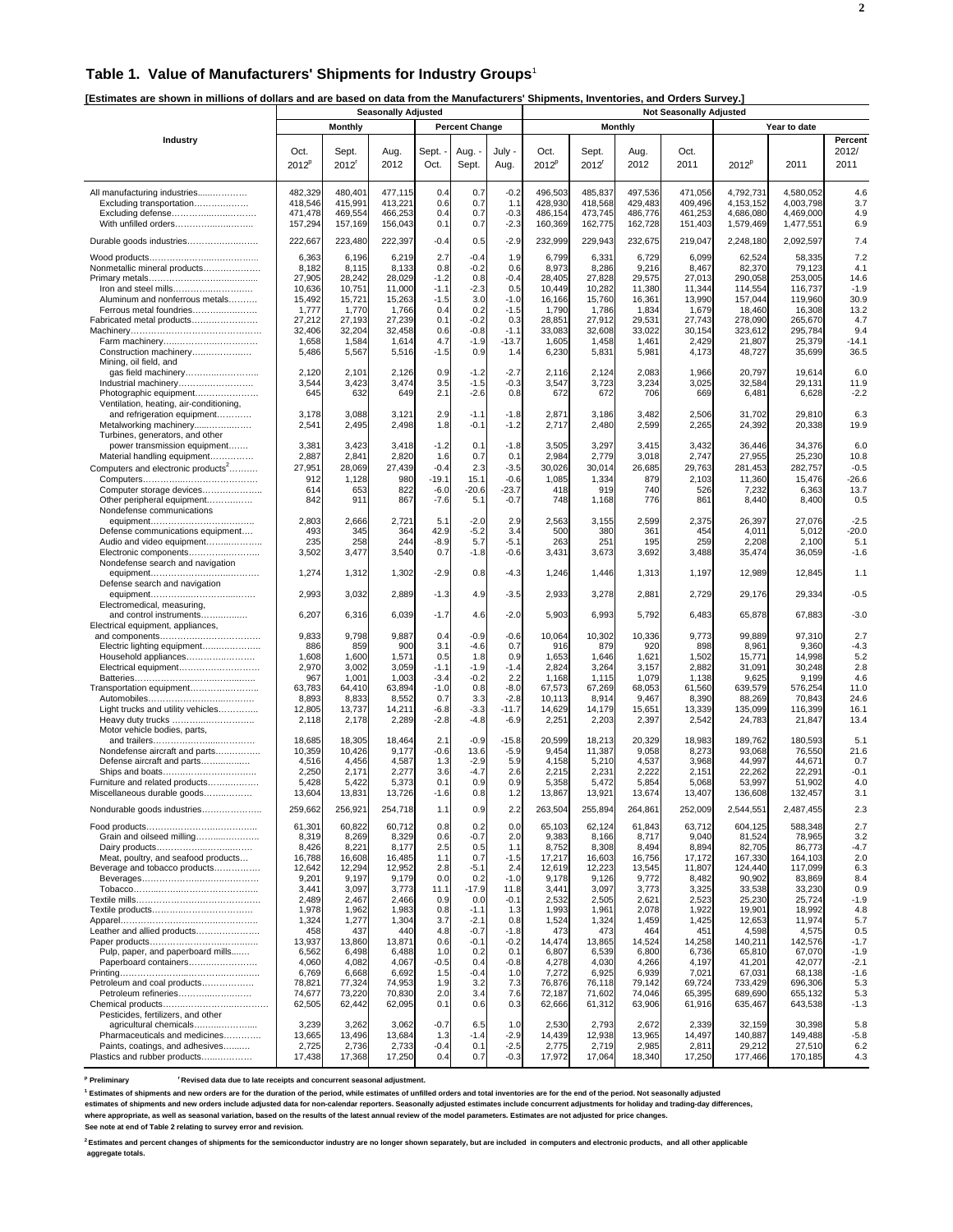**3**

**[Estimates are shown in millions of dollars and are based on data from the Manufacturers' Shipments, Inventories, and Orders Survey.]** 

|                                                                   |                  | <b>Seasonally Adjusted</b> |              |                 |                       |                |                  | <b>Not Seasonally Adjusted</b> |              |              |                   |              |                          |  |
|-------------------------------------------------------------------|------------------|----------------------------|--------------|-----------------|-----------------------|----------------|------------------|--------------------------------|--------------|--------------|-------------------|--------------|--------------------------|--|
|                                                                   |                  | Monthly                    |              |                 | <b>Percent Change</b> |                |                  | <b>Monthly</b>                 |              |              |                   | Year to date |                          |  |
| Industry                                                          | Oct.<br>$2012^p$ | Sept.<br>$2012^r$          | Aug.<br>2012 | Sept. -<br>Oct. | Aug. -<br>Sept.       | July -<br>Aug. | Oct.<br>$2012^p$ | Sept.<br>$2012^r$              | Aug.<br>2012 | Oct.<br>2011 | 2012 <sup>p</sup> | 2011         | Percent<br>2012/<br>2011 |  |
|                                                                   | 477,577          | 473,786                    | 453,411      | 0.8             | 4.5                   | $-5.1$         | 485,893          | 478,659                        | 468,249      | 462,050      | 4,723,719         | 4,564,426    | 3.5                      |  |
| $Extuding transformation2$                                        | 410,581          | 405,220                    | 400,540      | 1.3             | 1.2                   | 0.7            | 416,928          | 407,014                        | 413,115      | 405,119      | 4,074,710         | 3,972,313    | 2.6                      |  |
| Excluding defense <sup>2</sup>                                    | 466,661          | 462,764                    | 444,507      | 0.8             | 4.1                   | $-4.5$         | 477,192          | 466,163                        | 461,087      | 454,486      | 4,620,064         | 4,447,753    | 3.9                      |  |
| With unfilled orders <sup>2</sup>                                 | 160,115          | 157,989                    | 139,495      | 1.3             | 13.3                  | $-16.4$        | 160,101          | 162,407                        | 140,379      | 151,149      | 1,583,678         | 1,530,121    | 3.5                      |  |
| Durable goods industries <sup>2</sup>                             | 217,915          | 216,865                    | 198,693      | 0.5             | 9.1                   | $-13.1$        | 222,389          | 222,765                        | 203,388      | 210,041      | 2,179,168         | 2,076,971    | 4.9                      |  |
|                                                                   | 28,421           | 27,966                     | 26,908       | 1.6             | 3.9                   | $-2.5$         | 28,576           | 26,577                         | 28,172       | 26,514       | 284,065           | 251,971      | 12.7                     |  |
| Iron and steel mills                                              | 11,059           | 10,523                     | 10,183       | 5.1             | 3.3                   | $-3.2$         | 10,424           | 9,356                          | 10,431       | 10,554       | 110,246           | 113,343      | $-2.7$                   |  |
| Aluminum and nonferrous metals                                    | 15,568           | 15,758                     | 15,033       | $-1.2$          | 4.8                   | $-1.3$         | 16,365           | 15,584                         | 15,987       | 14,185       | 155,409           | 121,765      | 27.6                     |  |
| Ferrous metal foundries                                           | 1,794            | 1,685                      | 1,692        | 6.5             | $-0.4$                | $-8.2$         | 1,787            | 1,637                          | 1,754        | 1,775        | 18,410            | 16,863       | 9.2                      |  |
| Fabricated metal products                                         | 27,237           | 27,013                     | 27,421       | 0.8             | $-1.5$                | $-0.9$         | 28,003           | 27,372                         | 28,888       | 27,510       | 282,236           | 271,353      | 4.0                      |  |
|                                                                   | 31,299           | 29,936                     | 27,778       | 4.6             | 7.8                   | $-6.1$         | 32,235           | 29,408                         | 26,921       | 33,983       | 313,933           | 324,363      | $-3.2$                   |  |
| Construction machinery<br>Mining, oil field, and                  | 4,688            | 4,754                      | 4,493        | $-1.4$          | 5.8                   | 13.8           | 5,478            | 4,927                          | 4,263        | 5,493        | 42,877            | 41,803       | 2.6                      |  |
| gas field machinery                                               | 2,013            | 2,060                      | 1,414        | $-2.3$          | 45.7                  | $-5.2$         | 2,183            | 1,804                          | 1,319        | 1,818        | 19,337            | 26,361       | $-26.6$                  |  |
| Industrial machinery                                              | 3,177            | 3,159                      | 3,468        | 0.6             | $-8.9$                | 9.6            | 3,318            | 3,302                          | 3,082        | 2,742        | 31,918            | 29,129       | 9.6                      |  |
| Photographic equipment<br>Ventilation, heating, air-conditioning, | 697              | 629                        | 639          | 10.8            | $-1.6$                | $-2.6$         | 703              | 723                            | 655          | 610          | 6,995             | 6,805        | 2.8                      |  |
| and refrigeration equipment                                       | 3,467            | 3,200                      | 1,187        | 8.3             | 169.6                 | $-66.0$        | 2,999            | 2,940                          | 1,269        | 2,542        | 31,782            | 31,174       | 2.0                      |  |
| Metalworking machinery<br>Turbines, generators, and other         | 2,590            | 2,507                      | 2,356        | 3.3             | 6.4                   | 1.1            | 2,811            | 2,442                          | 2,378        | 2,418        | 24,163            | 22,057       | 9.5                      |  |
| power transmission equipment                                      | 3.039            | 2.687                      | 2,587        | 13.1            | 3.9                   | $-2.7$         | 3.072            | 2,560                          | 2.483        | 4,619        | 34,520            | 40.577       | $-14.9$                  |  |
| Material handling equipment                                       | 2,841            | 2,568                      | 2,953        | 10.6            | $-13.0$               | 4.8            | 2.748            | 2.680                          | 3.119        | 2,534        | 28,164            | 26,042       | 8.1                      |  |
| Computers and electronic products <sup>2</sup>                    | 20,416           | 20,318                     | 20,428       | 0.5             | $-0.5$                | $-4.0$         | 19,311           | 24,060                         | 19,140       | 21,758       | 213,992           | 214,589      | $-0.3$                   |  |
| Nondefense communications                                         | 930              | 1,154                      | 1,035        | $-19.4$         | 11.5                  | 15.0           | 1,103            | 1,360                          | 934          | 2,104        | 11,411            | 15,363       | $-25.7$                  |  |
|                                                                   | 2,719            | 2,515                      | 2,625        | 8.1             | $-4.2$                | $-8.5$         | 2,655            | 3,509                          | 2,650        | 3,174        | 29,751            | 27,277       | 9.1                      |  |
| Defense communications equipment                                  | 395              | 280                        | 356          | 41.1            | $-21.3$               | $-9.9$         | 334              | 428                            | 283          | 293          | 3,451             | 4,227        | $-18.4$                  |  |
| Electronic components<br>Nondefense search and navigation         | 3,591            | 3,499                      | 3,474        | 2.6             | 0.7                   | $-1.3$         | 3,511            | 3,614                          | 3,699        | 3,582        | 35,622            | 36,403       | $-2.1$                   |  |
| Defense search and navigation                                     | 1,674            | 1,682                      | 1,684        | $-0.5$          | $-0.1$                | 7.6            | 1,679            | 1,818                          | 1,573        | 1,361        | 16,814            | 13,547       | 24.1                     |  |
| Electromedical, measuring,                                        | 2,798            | 2,672                      | 2,960        | 4.7             | $-9.7$                | $-4.2$         | 2,494            | 2,945                          | 2,641        | 2,606        | 28,396            | 28,031       | 1.3                      |  |
| and control instruments                                           | 6,115            | 6,158                      | 5,846        | $-0.7$          | 5.3                   | $-6.0$         | 5,512            | 7,441                          | 5,130        | 6,456        | 65,600            | 68.865       | $-4.7$                   |  |
| Electrical equipment, appliances,                                 | 9,897            | 9,445                      | 9,815        | 4.8             | $-3.8$                | 2.6            | 10,144           | 9,646                          | 10,221       | 10,106       | 99,743            | 100,350      | $-0.6$                   |  |
| Electric lighting equipment                                       | 907              | 870                        | 875          | 4.3             | $-0.6$                | $-1.0$         | 919              | 940                            | 893          | 841          | 9,033             | 9,578        | $-5.7$                   |  |
| Household appliances                                              | 1,620            | 1,604                      | 1,568        | 1.0             | 2.3                   | 3.4            | 1,651            | 1,642                          | 1,631        | 1,496        | 15,763            | 15,085       | 4.5                      |  |
| Electrical equipment                                              | 3,054            | 2,844                      | 3,064        | 7.4             | $-7.2$                | 1.7            | 2,943            | 2,872                          | 3,092        | 2,994        | 31,222            | 31,386       | $-0.5$                   |  |
| Transportation equipment                                          | 66,996           | 68,566                     | 52,871       | $-2.3$          | 29.7                  | $-33.7$        | 68,965           | 71,645                         | 55,134       | 56,931       | 649,009           | 592,113      | 9.6                      |  |
| Motor vehicle bodies, parts,                                      |                  |                            |              |                 |                       |                |                  |                                |              |              |                   |              |                          |  |
|                                                                   | 18,543           | 17,998                     | 18,445       | 3.0             | $-2.4$                | $-15.7$        | 20,415           | 18,014                         | 20,077       | 18,874       | 188,051           | 180,034      | 4.5                      |  |
| Nondefense aircraft and parts                                     | 13,799           | 14,616                     | 533          | $-5.6$          | 2,642.2               | $-97.2$        | 12,356           | 15,571                         | 30           | 6,102        | 110,843           | 91,216       | 21.5                     |  |
| Defense aircraft and parts                                        | 5,666            | 5,923                      | 4,490        | $-4.3$          | 31.9                  | $-1.4$         | 4,997            | 6,497                          | 3,236        | 3,649        | 46,989            | 46,426       | 1.2                      |  |
|                                                                   | 1,739            | 1,564                      | 1,347        | 11.2            | 16.1                  | $-45.0$        | 1,372            | 1,620                          | 1.065        | 1,055        | 17,080            | 24,338       | $-29.8$                  |  |
| Furniture and related products                                    | 5,441            | 5,486                      | 5,397        | $-0.8$          | 1.6                   | 0.4            | 5,457            | 5,526                          | 5,296        | 5,207        | 54,685            | 52,337       | 4.5                      |  |
| Nondurable goods industries                                       | 259.662          | 256,921                    | 254,718      | 1.1             | 0.9                   | 2.2            | 263,504          | 255,894                        | 264,861      | 252.009      | 2,544,551         | 2,487,455    | 2.3                      |  |

<sup>p</sup> Preliminary <sup>r</sup> Revised data due to late receipts and concurrent seasonal adjustment.

**1 Estimates of shipments and new orders are for the duration of the period, while estimates of unfilled orders and total inventories are for the end of the period. Not seasonally**

 **adjusted estimates of shipments and new orders include adjusted data for non-calendar reporters. Seasonally adjusted estimates include concurrent adjustments for holiday and trading-day differences, where appropriate, as well as seasonal variation, based on the results of the latest annual review of the model parameters. Estimates are not adjusted for price changes.**

**2 Data on new orders are not available for the semiconductor industry. Estimates and percent changes for new orders exclude semiconductor industry data.**

**Note: Estimates of manufacturers' shipments, inventories and orders are subject to survey error and revision. One major component of survey error is nonsampling error, which includes errors of coverage, response, and nonreporting. Since the survey panel is not a probability sample, estimates of sampling error cannot be calculated. For further details on survey design, methodology, and data limitations see <http://www.census.gov/manufacturing/m3/>.**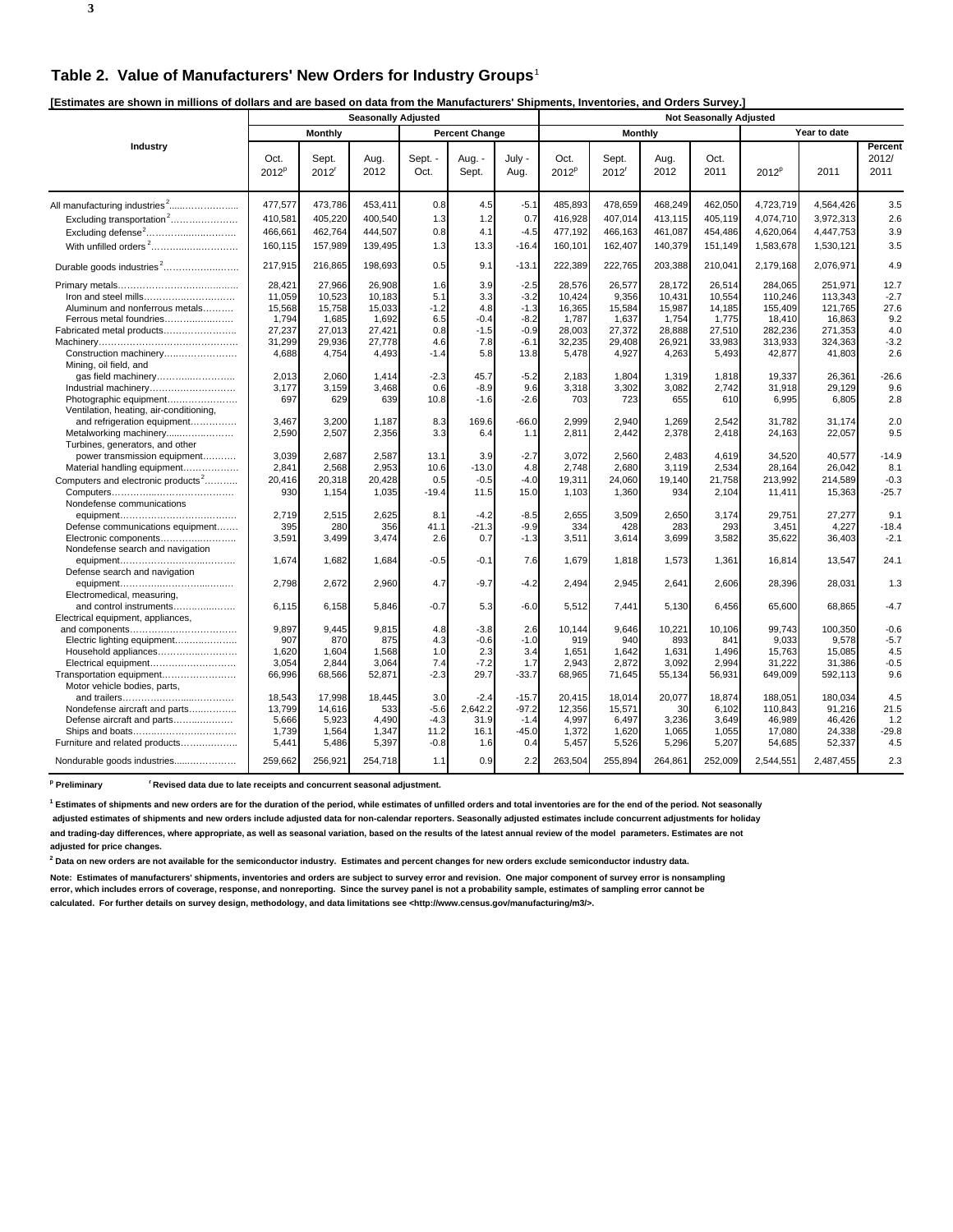# **Table 3. Value of Manufacturers' Unfilled Orders for Industry Groups**<sup>1</sup>

| [Estimates are shown in millions of dollars and are based on data from the Manufacturers' Shipments, Inventories, and Orders Survey.] |  |
|---------------------------------------------------------------------------------------------------------------------------------------|--|
|---------------------------------------------------------------------------------------------------------------------------------------|--|

|                                                                   | <b>Seasonally Adjusted</b> |                            |              |                 |                       |                |                  |                            |              |              |                         |
|-------------------------------------------------------------------|----------------------------|----------------------------|--------------|-----------------|-----------------------|----------------|------------------|----------------------------|--------------|--------------|-------------------------|
|                                                                   |                            | Monthly                    |              |                 | <b>Percent Change</b> |                |                  | <b>Monthly</b>             |              |              | Percent                 |
| Industry                                                          | Oct.<br>2012 <sup>p</sup>  | Sept.<br>2012 <sup>r</sup> | Aug.<br>2012 | Sept. -<br>Oct. | Aug. -<br>Sept.       | July -<br>Aug. | Oct.<br>$2012^p$ | Sept.<br>2012 <sup>r</sup> | Aug.<br>2012 | Oct.<br>2011 | Change<br>Oct.<br>12/11 |
| All manufacturing industries <sup>2</sup>                         | 982,945                    | 980,124                    | 979,304      | 0.3             | 0.1                   | $-1.7$         | 970,132          | 970,400                    | 970,768      | 928,844      | 4.4                     |
| Excluding transportation <sup>2</sup>                             | 406,017                    | 406,409                    | 409,745      | $-0.1$          | $-0.8$                | $-1.3$         | 400,036          | 401,696                    | 406.440      | 398,716      | 0.3                     |
| Excluding defense <sup>2</sup>                                    | 792,990                    | 790,234                    | 789,589      | 0.3             | 0.1                   | $-1.8$         | 783,613          | 782,233                    | 783,005      | 738,270      | 6.1                     |
| Durable goods industries <sup>2</sup>                             | 982,945                    | 980,124                    | 979,304      | 0.3             | 0.1                   | $-1.7$         | 970,132          | 970,400                    | 970,768      | 928,844      | 4.4                     |
|                                                                   | 31,922                     | 31,406                     | 31,682       | 1.6             | $-0.9$                | $-3.4$         | 30,009           | 29,838                     | 31,089       | 32,116       | $-6.6$                  |
| Iron and steel mills                                              | 17,557                     | 17,134                     | 17,362       | 2.5             | $-1.3$                | $-4.5$         | 16,111           | 16,136                     | 17,062       | 17,160       | $-6.1$                  |
| Aluminum and nonferrous metals                                    | 10,948                     | 10,872                     | 10,835       | 0.7             | 0.3                   | $-2.1$         | 10,591           | 10,392                     | 10.568       | 11,769       | $-10.0$                 |
| Ferrous metal foundries                                           | 3,417                      | 3,400                      | 3,485        | 0.5             | $-2.4$                | $-2.1$         | 3,307            | 3,310                      | 3,459        | 3,187        | 3.8                     |
| Fabricated metal products                                         | 82,891                     | 82,866                     | 83,046       | 0.0             | $-0.2$                | 0.2            | 81,517           | 82,365                     | 82,905       | 77,083       | 5.8                     |
|                                                                   | 126,542                    | 127,649                    | 129,917      | $-0.9$          | $-1.7$                | $-3.5$         | 124,783          | 125,631                    | 128,831      | 131,505      | $-5.1$                  |
| Construction machinery<br>Mining, oil field, and                  | 22,090                     | 22,888                     | 23,701       | $-3.5$          | $-3.4$                | $-4.1$         | 20,969           | 21,721                     | 22,625       | 26,525       | $-20.9$                 |
|                                                                   | 18,582                     | 18,689                     | 18.730       | $-0.6$          | $-0.2$                | $-3.7$         | 18,731           | 18,664                     | 18.984       | 20,348       | $-7.9$                  |
| Industrial machinery                                              | 7,794                      | 8,161                      | 8,425        | $-4.5$          | $-3.1$                | $-0.1$         | 7,730            | 7,959                      | 8,380        | 8,592        | $-10.0$                 |
| Photographic equipment<br>Ventilation, heating, air-conditioning, | 2,924                      | 2,872                      | 2,875        | 1.8             | $-0.1$                | $-0.3$         | 2,976            | 2,945                      | 2,894        | 2,705        | 10.0                    |
| and refrigeration equipment                                       | 8,763                      | 8,474                      | 8,362        | 3.4             | 1.3                   | $-18.8$        | 8,470            | 8,342                      | 8,588        | 8,373        | 1.2                     |
| Metalworking machinery                                            | 7,217                      | 7,168                      | 7,156        | 0.7             | 0.2                   | $-1.9$         | 7,079            | 6,985                      | 7,023        | 7,220        | $-2.0$                  |
| Turbines, generators, and other                                   |                            |                            |              |                 |                       |                |                  |                            |              |              |                         |
| power transmission equipment                                      | 25.800                     | 26.142                     | 26.878       | $-1.3$          | $-2.7$                | $-3.0$         | 25.571           | 26.004                     | 26.741       | 24.882       | 2.8                     |
| Material handling equipment                                       | 8,076                      | 8,122                      | 8,395        | $-0.6$          | $-3.3$                | 1.6            | 7,942            | 8,178                      | 8,277        | 7,630        | 4.1                     |
| Computers and electronic products <sup>2</sup>                    | 136,461                    | 136,423                    | 136,739      | 0.0             | $-0.2$                | 0.1            | 135,872          | 136,245                    | 135,389      | 130,940      | 3.8                     |
|                                                                   | 1,207                      | 1,189                      | 1,163        | 1.5             | 2.2                   | 5.0            | 1,207            | 1,189                      | 1,163        | 1,151        | 4.9                     |
| Nondefense communications                                         | 28,292                     | 28,376                     | 28,527       | $-0.3$          | $-0.5$                | $-0.3$         | 28,741           | 28,649                     | 28,295       | 25,653       | 12.0                    |
| Defense communications equipment                                  | 5,052                      | 5,150                      | 5,215        | $-1.9$          | $-1.2$                | $-0.2$         | 5,014            | 5,180                      | 5,132        | 6,165        | $-18.7$                 |
| Electronic components                                             | 13,214                     | 13,125                     | 13,103       | 0.7             | 0.2                   | $-0.5$         | 13,216           | 13,136                     | 13,195       | 13,251       | $-0.3$                  |
| Nondefense search and navigation                                  |                            |                            |              |                 |                       |                |                  |                            |              |              |                         |
| Defense search and navigation                                     | 13,890                     | 13,490                     | 13,120       | 3.0             | 2.8                   | 3.0            | 13,902           | 13,469                     | 13,097       | 9,812        | 41.7                    |
|                                                                   | 45,797                     | 45,992                     | 46,352       | $-0.4$          | $-0.8$                | 0.2            | 45,068           | 45,507                     | 45,840       | 45,749       | $-1.5$                  |
| Electromedical, measuring,<br>and control instruments             | 29,009                     | 29,101                     | 29,259       | $-0.3$          | $-0.5$                | $-0.7$         | 28,724           | 29,115                     | 28,667       | 29,159       | $-1.5$                  |
| Electrical equipment, appliances,                                 |                            |                            |              |                 |                       |                |                  |                            |              |              |                         |
|                                                                   | 20,817                     | 20,753                     | 21,106       | 0.3             | $-1.7$                | $-0.3$         | 20,582           | 20,502                     | 21,158       | 20,169       | 2.0                     |
| Electric lighting equipment                                       | 1,051                      | 1,030                      | 1,019        | 2.0             | 1.1                   | $-2.4$         | 1,107            | 1,104                      | 1,043        | 1,197        | $-7.5$                  |
| Household appliances                                              | 677                        | 665                        | 661          | 1.8             | 0.6                   | $-0.5$         | 641              | 643                        | 647          | 624          | 2.7                     |
| Electrical equipment                                              | 9,738                      | 9,654                      | 9,812        | 0.9             | $-1.6$                | 0.1            | 9,637            | 9,518                      | 9,910        | 9,328        | 3.3                     |
| Transportation equipment                                          | 576,928                    | 573,715                    | 569,559      | 0.6             | 0.7                   | $-1.9$         | 570,096          | 568,704                    | 564,328      | 530,128      | 7.5                     |
| Motor vehicle bodies, parts,                                      |                            |                            |              |                 |                       |                |                  |                            |              |              |                         |
|                                                                   | 15,982                     | 16,124                     | 16,431       | $-0.9$          | $-1.9$                | $-0.1$         | 15,407           | 15,591                     | 15,790       | 15,984       | $-3.6$                  |
| Nondefense aircraft and parts                                     | 407,192                    | 403,752                    | 399,562      | 0.9             | 1.0                   | $-2.1$         | 403,532          | 400,630                    | 396,446      | 356,220      | 13.3                    |
| Defense aircraft and parts                                        | 62,854                     | 61,704                     | 60,237       | 1.9             | 2.4                   | $-0.2$         | 61,348           | 60,509                     | 59,222       | 57,892       | 6.0                     |
| Ships and boats                                                   | 17,286                     | 17,797                     | 18,404       | $-2.9$          | $-3.3$                | $-4.8$         | 16,606           | 17,449                     | 18,060       | 23,920       | $-30.6$                 |
| Furniture and related products                                    | 6,471                      | 6,458                      | 6,394        | 0.2             | 1.0                   | 0.4            | 6,360            | 6,261                      | 6,207        | 6,046        | 5.2                     |

**p Preliminary r Revised data due to late receipts and concurrent seasonal adjustment.**

**1 Estimates of shipments and new orders are for the duration of the period, while estimates of unfilled orders and total inventories are for the end of the period. Not seasonally adjusted estimates of shipments and new orders include adjusted data for non-calendar reporters. Seasonally adjusted estimates include concurrent adjustments for holiday and trading-day differences, where appropriate, as well as seasonal variation, based on the results of the latest annual review of the model parameters. Estimates are not adjusted for price changes.**

<sup>2</sup> Data on unfilled orders are not available for the semiconductor industry. Estimates and percent changes for unfilled orders exclude semiconductor industry data.

**See note at end of Table 2 relating to survey error and revision.**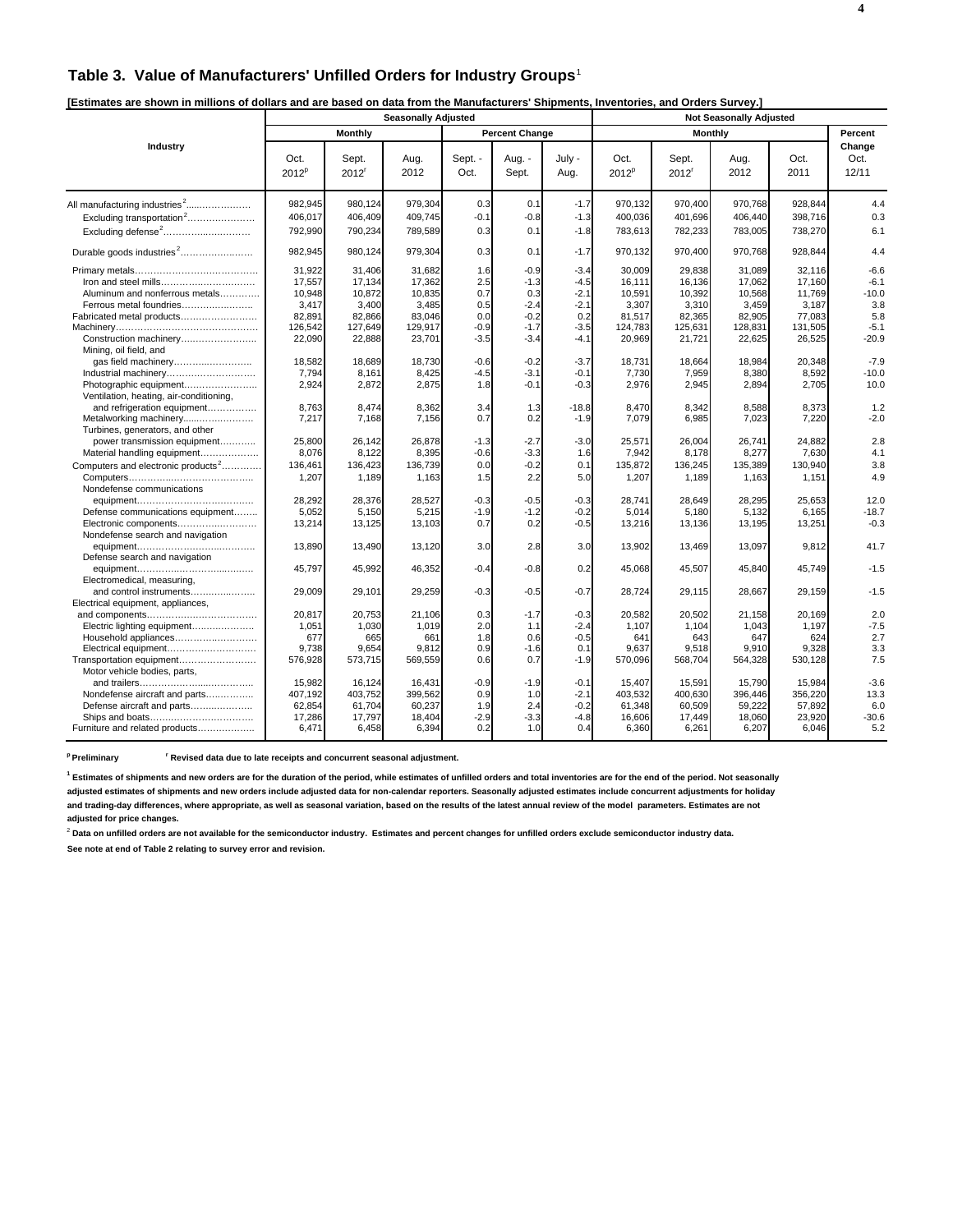#### **Table 4. Value of Manufacturers' Inventories for Industry Groups**<sup>1</sup>

**[Estimates are shown in millions of dollars and are based on data from the Manufacturers' Shipments, Inventories, and Orders Survey.]** 

|                                                              | <b>Seasonally Adjusted</b> |                     |                    |                  |                       |                  |                    |                     |                                |                    |                  |
|--------------------------------------------------------------|----------------------------|---------------------|--------------------|------------------|-----------------------|------------------|--------------------|---------------------|--------------------------------|--------------------|------------------|
|                                                              |                            | <b>Monthly</b>      |                    |                  | <b>Percent Change</b> |                  |                    | <b>Monthly</b>      | <b>Not Seasonally Adjusted</b> |                    | Percent          |
| Industry                                                     |                            |                     |                    |                  |                       |                  |                    |                     |                                |                    | Change           |
|                                                              | Oct.                       | Sept.               | Aug.               | Sept. -          | Aug. -                | July -           | Oct.               | Sept.               | Aug.                           | Oct.               | Oct.             |
|                                                              | $2012^p$                   | $2012$ <sup>r</sup> | 2012               | Oct.             | Sept.                 | Aug.             | 2012 <sup>p</sup>  | $2012$ <sup>r</sup> | 2012                           | 2011               | 12/11            |
|                                                              |                            |                     |                    |                  |                       |                  |                    |                     |                                |                    |                  |
| All manufacturing industries                                 | 615,950                    | 615,453             | 611,959            | 0.1              | 0.6                   | 0.6              | 618,736            | 614,642             | 615,526                        | 600,610            | 3.0              |
| Excluding transportation                                     | 502.180                    | 502,758             | 499,769            | $-0.1$           | 0.6                   | 0.5              | 504,631            | 502,397             | 501.994                        | 497,396            | 1.5              |
| Excluding defense<br>With unfilled orders                    | 590,352<br>303,591         | 589,697<br>302,277  | 585,635<br>301,397 | 0.1<br>0.4       | 0.7<br>0.3            | 0.6<br>0.6       | 593,124<br>303,516 | 589,026<br>300,852  | 589,269<br>304,590             | 574,579<br>287,236 | 3.2<br>5.7       |
|                                                              |                            |                     |                    |                  |                       |                  |                    |                     |                                |                    |                  |
| Durable goods industries                                     | 374,473                    | 372,820             | 371,952            | 0.4              | 0.2                   | 0.6              | 374,493            | 371,034             | 375,663                        | 355,734            | 5.3              |
|                                                              | 9,081                      | 9,058               | 8,973              | 0.3              | 0.9                   | 0.5              | 9,177              | 9,104               | 8,924                          | 8,756              | 4.8              |
| Nonmetallic mineral products                                 | 11,684                     | 11,642              | 11,692             | 0.4              | $-0.4$                | 0.6              | 11,361             | 11,455              | 11,558                         | 11,037             | 2.9              |
|                                                              | 34,686                     | 34,285              | 34,105             | 1.2              | 0.5                   | 0.0              | 34,328             | 34,330              | 34,343                         | 34,832             | $-1.4$           |
| Aluminum and nonferrous metals                               | 20,129<br>12,428           | 19,879<br>12,257    | 19,785<br>12,163   | 1.3<br>1.4       | 0.5<br>0.8            | $-0.3$<br>0.5    | 19,864<br>12,341   | 19,966<br>12,263    | 19,933<br>12,276               | 20,896<br>11,909   | $-4.9$<br>3.6    |
| Ferrous metal foundries                                      | 2,129                      | 2,149               | 2,157              | -0.9             | $-0.4$                | 0.6              | 2,123              | 2,101               | 2,134                          | 2,027              | 4.7              |
| Fabricated metal products                                    | 46,249                     | 46,069              | 45,966             | 0.4              | 0.2                   | 0.2              | 46,000             | 45,972              | 46,263                         | 44,936             | 2.4              |
|                                                              | 66,896                     | 66,990              | 66,997             | $-0.1$           | 0.0                   | 0.6              | 66,681             | 66,369              | 67,552                         | 61,392             | 8.6              |
|                                                              | 3,831                      | 3,780               | 3,738              | 1.3              | 1.1                   | 1.3              | 3,433              | 3,468               | 3,548                          | 3,067              | 11.9             |
| Construction machinery<br>Mining, oil field,                 | 5,990                      | 6,047               | 6,080              | $-0.9$           | $-0.5$                | 0.5              | 5,960              | 6,033               | 6,024                          | 4,994              | 19.3             |
| and gas field machinery                                      | 7,890                      | 7,838               | 7,780              | 0.7              | 0.7                   | 1.2              | 7,780              | 7,813               | 7,925                          | 6,645              | 17.1             |
| Industrial machinery                                         | 7,182                      | 7,165               | 7,206              | 0.2              | $-0.6$                | 0.5              | 7,182              | 7,204               | 7,285                          | 7,182              | 0.0              |
| Photographic equipment                                       | 1,469                      | 1,467               | 1,473              | 0.1              | $-0.4$                | $-0.3$           | 1,514              | 1,475               | 1,512                          | 1,522              | $-0.5$           |
| Ventilation, heating, air-conditioning,                      | 4,061                      | 4,075               | 4,079              | $-0.3$           | $-0.1$                | 0.1              | 4,048              | 4,003               |                                | 4,123              | $-1.8$           |
| and refrigeration equipment                                  | 5,504                      | 5,496               | 5,471              | 0.1              | 0.5                   | 0.0              | 5,613              | 5,645               | 4,174<br>5,563                 | 5,124              | 9.5              |
| Turbines, generators, and other                              |                            |                     |                    |                  |                       |                  |                    |                     |                                |                    |                  |
| power transmission equipment                                 | 11,075                     | 11,206              | 11,149             | $-1.2$           | 0.5                   | 0.9              | 11,369             | 11,049              | 11,527                         | 10,173             | 11.8             |
| Material handling equipment                                  | 4,522                      | 4,485               | 4,499              | 0.8              | -0.3                  | 1.6              | 4,528              | 4,512               | 4,587                          | 3,859              | 17.3             |
| Computers and electronic products <sup>2</sup>               | 46,412                     | 46,575              | 46,503             | $-0.3$           | 0.2                   | 0.1              | 46,839             | 46,214              | 47,351                         | 46,176             | 1.4              |
| Computer storage devices                                     | 1,178<br>1,048             | 1,114<br>1,035      | 1,155<br>1,080     | 5.7<br>1.3       | $-3.5$<br>-4.2        | $-3.5$<br>$-0.2$ | 1,196<br>1,105     | 1,143<br>1,006      | 1,233<br>1,161                 | 1,314<br>1,166     | $-9.0$<br>$-5.2$ |
| Other peripheral equipment                                   | 1,646                      | 1,657               | 1,704              | $-0.7$           | $-2.8$                | $-1.0$           | 1,677              | 1,610               | 1,782                          | 1,720              | $-2.5$           |
| Nondefense communications                                    |                            |                     |                    |                  |                       |                  |                    |                     |                                |                    |                  |
|                                                              | 6,937                      | 6,993               | 6,962              | $-0.8$           | 0.4                   | $-0.8$           | 7,041              | 6,885               | 7,060                          | 6,887              | 2.2              |
| Defense communications equipment                             | 1,490<br>682               | 1,616<br>680        | 1,591<br>660       | $-7.8$<br>0.3    | 1.6<br>3.0            | 2.3<br>1.9       | 1,490<br>780       | 1,616<br>780        | 1,591<br>728                   | 2,165<br>665       | $-31.2$<br>17.3  |
| Audio and video equipment<br>Electronic components           | 7,316                      | 7,353               | 7,302              | $-0.5$           | 0.7                   | $-0.1$           | 7,396              | 7,263               | 7,274                          | 6,973              | 6.1              |
| Nondefense search and navigation                             |                            |                     |                    |                  |                       |                  |                    |                     |                                |                    |                  |
|                                                              | 3,358                      | 3,325               | 3,385              | 1.0              | $-1.8$                | 0.4              | 3,425              | 3,321               | 3,451                          | 3,292              | 4.0              |
| Defense search and navigation                                |                            |                     |                    |                  |                       |                  |                    |                     |                                |                    |                  |
| Electromedical, measuring                                    | 2,707                      | 2,701               | 2,706              | 0.2              | $-0.2$                | $-2.7$           | 2,704              | 2,629               | 2,720                          | 2,808              | $-3.7$           |
| and control instruments                                      | 11,870                     | 11,906              | 11,844             | $-0.3$           | 0.5                   | 0.5              | 11,920             | 11,749              | 12,083                         | 11,852             | 0.6              |
| Electrical equipment, appliances,                            |                            |                     |                    |                  |                       |                  |                    |                     |                                |                    |                  |
|                                                              | 15,735                     | 15,554              | 15,435             | 1.2              | 0.8                   | $-0.2$           | 15,658             | 15,248              | 15,650                         | 15,048             | 4.1              |
| Electric lighting equipment                                  | 1,788                      | 1,800               | 1,786              | $-0.7$           | 0.8                   | 0.5              | 1,764              | 1,778               | 1,814                          | 1,633              | 8.0              |
| Household appliances<br>Electrical equipment                 | 1,666<br>4,593             | 1,665<br>4,572      | 1,652<br>4,625     | 0.1<br>0.5       | 0.8<br>$-1.1$         | $-0.4$<br>$-0.9$ | 1,701<br>4,584     | 1,677<br>4,329      | 1,729<br>4,684                 | 1,771<br>4,559     | $-4.0$<br>0.5    |
|                                                              | 1,045                      | 1,054               | 1,063              | $-0.9$           | $-0.8$                | 0.6              | 1,046              | 1,063               | 1,101                          | 1,047              | $-0.1$           |
| Transportation equipment                                     | 113,770                    | 112,695             | 112,190            | 1.0              | 0.5                   | 1.5              | 114,105            | 112,245             | 113,532                        | 103,214            | 10.6             |
|                                                              | 3,006                      | 2,913               | 2,811              | 3.2              | 3.6                   | 6.1              | 3,120              | 2,891               | 2,860                          | 2,766              | 12.8             |
| Light trucks and utility vehicles                            | 2,696<br>2,170             | 2,548<br>2,120      | 2,572<br>2,111     | 5.8<br>2.4       | $-0.9$<br>0.4         | $-1.4$<br>2.9    | 2,834<br>2,280     | 2,621<br>2,122      | 2,743<br>2,198                 | 2,725<br>2,114     | 4.0<br>7.9       |
| Motor vehicle bodies, parts,                                 |                            |                     |                    |                  |                       |                  |                    |                     |                                |                    |                  |
|                                                              | 17,804                     | 17,709              | 17,661             | 0.5              | 0.3                   | 0.3              | 17,707             | 17,597              | 17,633                         | 16,996             | 4.2              |
| Nondefense aircraft and parts                                | 61,975                     | 61,158              | 60,259             | 1.3              | 1.5                   | 2.0              | 61,946             | 60,798              | 61,157                         | 53,245             | 16.3             |
| Defense aircraft and parts                                   | 13,160                     | 13,170<br>3,083     | 13,615<br>3,107    | $-0.1$<br>$-0.4$ | $-3.3$                | 2.0              | 13,264<br>3,056    | 13,257<br>3,027     | 13,715<br>3,054                | 12,958<br>2,930    | 2.4<br>4.3       |
| Furniture and related products                               | 3,072<br>6,215             | 6,173               | 6,160              | 0.7              | $-0.8$<br>0.2         | 1.3<br>$-0.2$    | 6,196              | 6,185               | 6,263                          | 5,990              | 3.4              |
| Miscellaneous durable goods                                  | 23,745                     | 23,779              | 23,931             | $-0.1$           | $-0.6$                | $-0.5$           | 24,148             | 23,912              | 24,227                         | 24,353             | $-0.8$           |
| Nondurable goods industries                                  | 241,477                    | 242,633             | 240,007            | $-0.5$           | 1.1                   | 0.7              | 244,243            | 243,608             | 239,863                        | 244,876            | $-0.3$           |
|                                                              |                            |                     |                    |                  |                       |                  |                    |                     |                                |                    |                  |
|                                                              | 45,977                     | 45,491              | 45,154             | 1.1              | 0.7                   | 0.7              | 48,917             | 46,116              | 45,438                         | 47,503             | 3.0              |
| Grain and oilseed milling                                    | 5,625<br>5,919             | 5,583<br>5,837      | 5,411<br>5,819     | 0.8<br>1.4       | 3.2<br>0.3            | 3.7<br>0.6       | 5,932<br>5,921     | 5,379<br>5,867      | 5,277<br>6,002                 | 5,357<br>6,004     | 10.7<br>$-1.4$   |
| Meat, poultry, and seafood products                          | 7,860                      | 7,813               | 7,746              | 0.6              | 0.9                   | 0.5              | 8,139              | 7,924               | 7,789                          | 7,831              | 3.9              |
| Beverage and tobacco products                                | 18,985                     | 18,728              | 18,466             | 1.4              | 1.4                   | $-0.3$           | 19,699             | 18,540              | 17,795                         | 18,347             | 7.4              |
|                                                              | 15,218                     | 14,963              | 14,737             | 1.7              | 1.5                   | $-0.4$           | 15,878             | 14,896              | 14,277                         | 14,591             | 8.8              |
|                                                              | 3,767<br>3,386             | 3,765<br>3,377      | 3,729<br>3,383     | 0.1<br>0.3       | 1.0<br>$-0.2$         | 0.1<br>$-0.1$    | 3,821<br>3,367     | 3,644<br>3,374      | 3,518<br>3,386                 | 3,756<br>3,529     | 1.7<br>$-4.6$    |
|                                                              | 3,154                      | 3,153               | 3,142              | 0.0              | 0.4                   | $-0.7$           | 3,149              | 3,175               | 3,170                          | 3,223              | $-2.3$           |
|                                                              | 2,408                      | 2,385               | 2,347              | 1.0              | 1.6                   | 1.3              | 2,478              | 2,548               | 2,491                          | 2,290              | 8.2              |
| Leather and allied products                                  | 851                        | 853                 | 846                | $-0.2$           | 0.8                   | 1.2              | 850                | 863                 | 869                            | 801                | 6.1              |
|                                                              | 13,979                     | 14,014              | 14,129             | $-0.2$           | $-0.8$                | $-0.9$           | 13,924             | 14,027              | 14,141                         | 14,325             | $-2.8$           |
| Pulp, paper, and paperboard mills<br>Paperboard containers   | 6,002<br>4,128             | 6,062<br>4,093      | 6,184<br>4,078     | $-1.0$<br>0.9    | $-2.0$<br>0.4         | $-1.7$<br>0.3    | 5,951<br>4,086     | 6,065<br>4,060      | 6,174<br>4,067                 | 6,328<br>4,011     | $-6.0$<br>1.9    |
|                                                              | 5,246                      | 5,265               | 5,358              | $-0.4$           | $-1.7$                | $-0.2$           | 5,425              | 5,353               | 5,500                          | 5,606              | $-3.2$           |
| Petroleum and coal products                                  | 54,315                     | 55,589              | 53,666             | $-2.3$           | 3.6                   | 3.9              | 53,845             | 56,102              | 53,204                         | 52,720             | 2.1              |
| Petroleum refineries                                         | 49,998                     | 51,287              | 49,445             | $-2.5$           | 3.7                   | 4.0              | 49,518             | 51,782              | 48,867                         | 48,613             | 1.9              |
|                                                              | 71,522                     | 72,272              | 72,154             | $-1.0$           | 0.2                   | $-0.5$           | 71,186             | 72,069              | 72,481                         | 75,317             | $-5.5$           |
| Pesticides, fertilizers, and other<br>agricultural chemicals | 4,004                      | 4,110               | 4,153              | $-2.6$           | $-1.0$                | 3.9              | 3,797              | 3,820               | 3,778                          | 3,961              | $-4.1$           |
| Pharmaceuticals and medicines                                | 23,791                     | 24,238              | 23,829             | $-1.8$           | 1.7                   | $-0.5$           | 23,831             | 24,208              | 24,117                         | 24,764             | $-3.8$           |
| Paints, coatings, and adhesives                              | 2,881                      | 2,889               | 2,914              | $-0.3$           | $-0.9$                | $-1.1$           | 2,760              | 2,831               | 2,933                          | 2,827              | $-2.4$           |
| Plastics and rubber products                                 | 21,654                     | 21,506              | 21,362             | 0.7              | 0.7                   | 0.0              | 21,403             | 21,441              | 21,388                         | 21,215             | 0.9              |

<sup>p</sup> Preliminary **Revised data due to late receipts and concurrent seasonal adjustment.** 

<sup>1</sup> Estimates of shipments and new orders are for the duration of the period, while estimates of unfilled orders and total inventories are for the end of the period. Not seasonally adjusted<br>estimates of shipments and new o

**2 Estimates of inventories for the semiconductor industry data are included in computers and electronic products and all other applicable aggregate totals, but are not shown separate See note at end of Table 2 relating to survey error and revision.**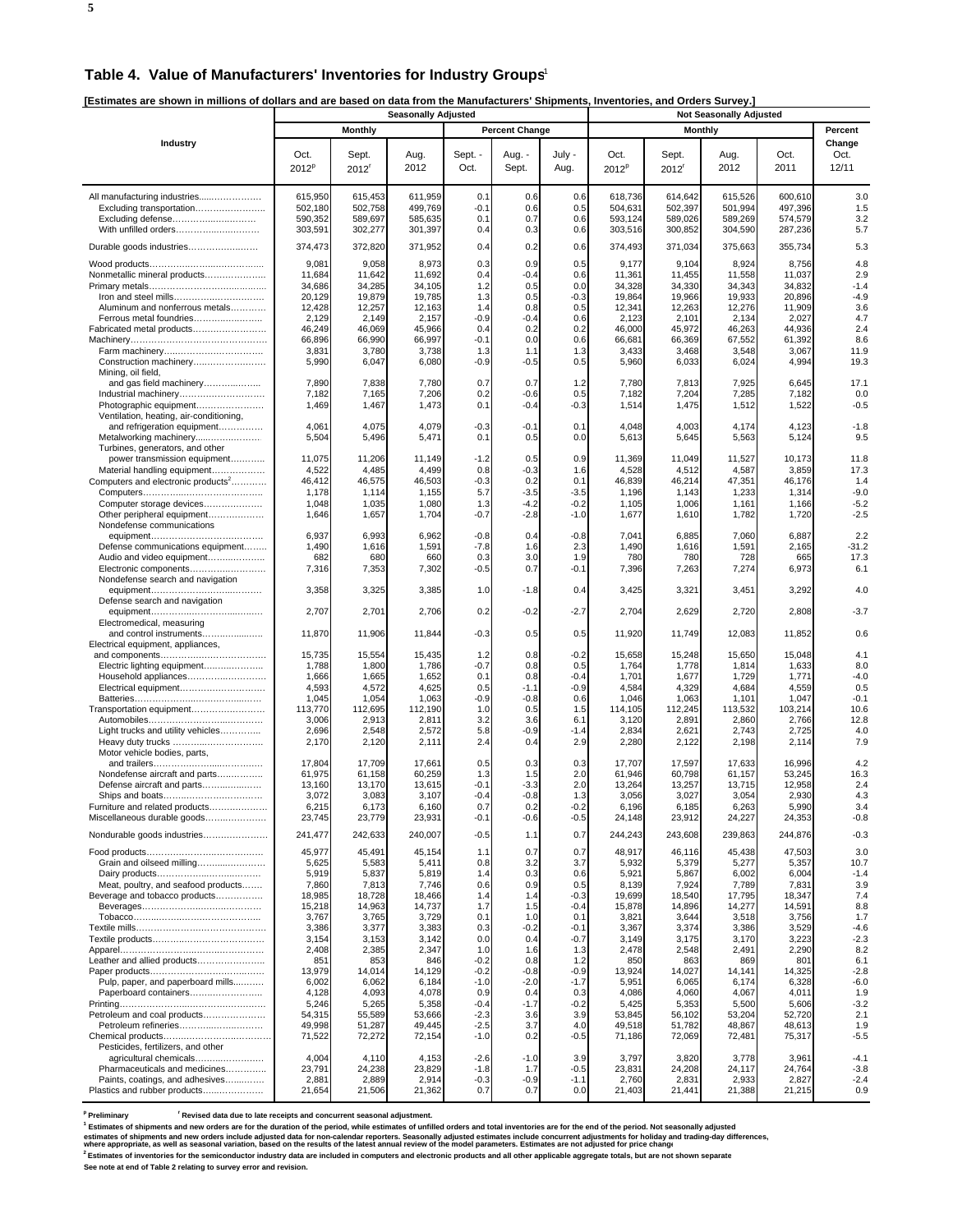#### **Table 5. Value of Manufacturers' Shipments, New Orders, Unfilled Orders, and Total Inventories for**  Topical Series<sup>1, 2</sup>

**[Estimates are shown in millions of dollars and are based on data from the Manufacturers' Shipments, Inventories, and Orders Survey.]** 

|                                           | <b>Seasonally Adjusted</b> |                            |              |               |                       |                | LSuniales are shown in millions or uonars and are based on uata from the manufacturers' omphiems, inventories, and Orders ourve<br><b>Not Seasonally Adjusted</b> |                            |              |              |                   |              |                                      |
|-------------------------------------------|----------------------------|----------------------------|--------------|---------------|-----------------------|----------------|-------------------------------------------------------------------------------------------------------------------------------------------------------------------|----------------------------|--------------|--------------|-------------------|--------------|--------------------------------------|
|                                           |                            | <b>Monthly</b>             |              |               | <b>Percent Change</b> |                |                                                                                                                                                                   | <b>Monthly</b>             |              |              |                   | Year to date | Percent                              |
| Industry                                  | Oct.<br>$2012^p$           | Sept.<br>2012 <sup>r</sup> | Aug.<br>2012 | Sept.<br>Oct. | Aug.<br>Sept.         | July -<br>Aug. | Oct.<br>2012 <sup>p</sup>                                                                                                                                         | Sept.<br>2012 <sup>r</sup> | Aug.<br>2012 | Oct.<br>2011 | 2012 <sup>p</sup> | 2011         | Change <sup>6</sup><br>2012/<br>2011 |
| <b>SHIPMENTS</b>                          |                            |                            |              |               |                       |                |                                                                                                                                                                   |                            |              |              |                   |              |                                      |
| All manufacturing industries              | 482,329                    | 480,401                    | 477,115      | 0.4           | 0.7                   | $-0.2$         | 496,503                                                                                                                                                           | 485,837                    | 497,536      | 471,056      | 4,792,731         | 4,580,052    | 4.6                                  |
| Construction materials and supplies       | 40,790                     | 40,365                     | 40,569       | 1.1           | $-0.5$                | 0.4            | 43,613                                                                                                                                                            | 41,592                     | 45,070       | 41,478       | 416,093           | 396,403      | 5.0                                  |
| Information technology                    | 20,923                     | 21,125                     | 20,746       | $-1.0$        | 1.8                   | $-2.5$         | 20,428                                                                                                                                                            | 23,601                     | 20,320       | 21,545       | 213,680           | 218,635      | $-2.3$                               |
| Computers and related products            | 2,368                      | 2,692                      | 2,669        | $-12.0$       | 0.9                   | $-9.1$         | 2,251                                                                                                                                                             | 3,421                      | 2,395        | 3,490        | 27,032            | 30,239       | $-10.6$                              |
| Motor vehicle and parts                   | 42,501                     | 43,053                     | 43,516       | $-1.3$        | $-1.1$                | $-11.7$        | 47,592                                                                                                                                                            | 43,509                     | 47,844       | 43,254       | 437,913           | 389,682      | 12.4                                 |
|                                           | 78,305                     | 78,737                     | 77,324       | $-0.5$        | 1.8                   | $-1.8$         | 77,907                                                                                                                                                            | 83,041                     | 77,710       | 74,458       | 778,630           | 736,558      | 5.7                                  |
| Nondefense capital goods <sup>3</sup>     | 69,972                     | 70,173                     | 69,199       | $-0.3$        | 1.4                   | $-1.8$         | 69,916                                                                                                                                                            | 73,626                     | 69,628       | 66,796       | 695,996           | 647,671      | 7.5                                  |
| Excluding aircraft                        | 62,778                     | 62,850                     | 63,065       | $-0.1$        | $-0.3$                | $-1.1$         | 63,386                                                                                                                                                            | 65,834                     | 63,448       | 61,528       | 634,796           | 602,645      | 5.3                                  |
| Defense capital goods <sup>4</sup>        | 8,333                      | 8,564                      | 8,125        | $-2.7$        | 5.4                   | $-1.5$         | 7,991                                                                                                                                                             | 9,415                      | 8,082        | 7,662        | 82,634            | 88,887       | $-7.0$                               |
|                                           | 212,057                    | 210,519                    | 208,943      | 0.7           | 0.8                   | 1.4            | 217,851                                                                                                                                                           | 210,384                    | 217,433      | 204,826      | 2,064,840         | 1,974,038    | 4.6                                  |
| Consumer durable goods                    | 34,479                     | 35,559                     | 35,572       | $-3.0$        | 0.0                   | $-5.3$         | 37,606                                                                                                                                                            | 36,287                     | 37,937       | 34,157       | 352,839           | 312,388      | 12.9                                 |
| Consumer nondurable goods                 | 177,578                    | 174,960                    | 173,371      | 1.5           | 0.9                   | 2.9            | 180,245                                                                                                                                                           | 174,097                    | 179,496      | 170,669      | 1,712,001         | 1,661,650    | 3.0                                  |
| <b>NEW ORDERS</b>                         |                            |                            |              |               |                       |                |                                                                                                                                                                   |                            |              |              |                   |              |                                      |
| All manufacturing industries <sup>5</sup> | 477,577                    | 473,786                    | 453,411      | 0.8           | 4.5                   | $-5.1$         | 485,893                                                                                                                                                           | 478,659                    | 468,249      | 462,050      | 4,723,719         | 4,564,426    | 3.5                                  |
| Construction materials and supplies       | 41,175                     | 40,472                     | 38,914       | 1.7           | 4.0                   | $-5.4$         | 43.362                                                                                                                                                            | 41,332                     | 42,593       | 40.904       | 417,586           | 399,786      | 4.5                                  |
| Information technology                    | 20,871                     | 20,574                     | 20,898       | 1.4           | $-1.6$                | $-3.2$         | 19,966                                                                                                                                                            | 24,246                     | 19,622       | 22,423       | 219,465           | 220,093      | $-0.3$                               |
| Computers and related products            | 2,386                      | 2,718                      | 2,724        | $-12.2$       | $-0.2$                | $-4.4$         | 2,269                                                                                                                                                             | 3,447                      | 2,450        | 3,491        | 27,083            | 30,126       | $-10.1$                              |
| Motor vehicle and parts                   | 42,359                     | 42,746                     | 43,497       | $-0.9$        | $-1.7$                | $-11.7$        | 47,408                                                                                                                                                            | 43,310                     | 47,592       | 43,145       | 436,202           | 389,123      | 12.1                                 |
|                                           | 79,962                     | 79,328                     | 63,861       | 0.8           | 24.2                  | $-25.8$        | 77,609                                                                                                                                                            | 84,252                     | 60,726       | 74,301       | 789,819           | 783,766      | 0.8                                  |
| Nondefense capital goods <sup>3</sup>     | 72,192                     | 70,938                     | 57,756       | 1.8           | 22.8                  | $-23.9$        | 71,801                                                                                                                                                            | 74,796                     | 55,769       | 68,891       | 710,410           | 689,346      | 3.1                                  |
| Excluding aircraft                        | 61,728                     | 60,013                     | 60,305       | 2.9           | $-0.5$                | 0.3            | 62,553                                                                                                                                                            | 62,971                     | 58,394       | 66,456       | 633,129           | 632,549      | 0.1                                  |
| Defense capital goods <sup>4</sup>        | 7,770                      | 8,390                      | 6,105        | $-7.4$        | 37.4                  | $-40.0$        | 5,808                                                                                                                                                             | 9,456                      | 4,957        | 5,410        | 79,409            | 94,420       | $-15.9$                              |
|                                           | 212,122                    | 210,555                    | 209,000      | 0.7           | 0.7                   | 1.5            | 217,929                                                                                                                                                           | 210,416                    | 217,275      | 204,939      | 2,064,968         | 1,973,998    | 4.6                                  |
| Consumer durable goods                    | 34,544                     | 35,595                     | 35,629       | $-3.0$        | $-0.1$                | $-5.1$         | 37,684                                                                                                                                                            | 36,319                     | 37,779       | 34,270       | 352,967           | 312,348      | 13.0                                 |
| Consumer nondurable goods                 | 177,578                    | 174,960                    | 173,371      | 1.5           | 0.9                   | 2.9            | 180,245                                                                                                                                                           | 174,097                    | 179,496      | 170,669      | 1,712,001         | 1,661,650    | 3.0                                  |
| <b>UNFILLED ORDERS</b>                    |                            |                            |              |               |                       |                |                                                                                                                                                                   |                            |              |              |                   |              |                                      |
| All manufacturing industries <sup>5</sup> | 982,945                    | 980,124                    | 979,304      | 0.3           | 0.1                   | $-1.7$         | 970,132                                                                                                                                                           | 970,400                    | 970,768      | 928,844      | (X)               | (X)          | 4.4                                  |
| Construction materials and supplies       | 56,139                     | 55,754                     | 55,647       | 0.7           | 0.2                   | $-2.9$         | 55,290                                                                                                                                                            | 55,541                     | 55,801       | 54,226       | (X)               | (X)          | 2.0                                  |
| Information technology                    | 135,522                    | 135,574                    | 136,125      | 0.0           | $-0.4$                | 0.1            | 134,829                                                                                                                                                           | 135,291                    | 134,646      | 129,414      | (X)               | (X)          | 4.2                                  |
| Computers and related products            | 1,207                      | 1,189                      | 1,163        | 1.5           | 2.2                   | 5.0            | 1,207                                                                                                                                                             | 1,189                      | 1,163        | 1,151        | (X)               | (X)          | 4.9                                  |
| Motor vehicle and parts                   | 15,982                     | 16,124                     | 16,431       | $-0.9$        | $-1.9$                | $-0.1$         | 15,407                                                                                                                                                            | 15,591                     | 15,790       | 15,984       | (X)               | (X)          | $-3.6$                               |
|                                           | 748,780                    | 747,123                    | 746,532      | 0.2           | 0.1                   | $-1.8$         | 740,635                                                                                                                                                           | 740,933                    | 739,722      | 701,423      | (X)               | (X)          | 5.6                                  |
| Nondefense capital goods <sup>3</sup>     | 583,879                    | 581,659                    | 580,894      | 0.4           | 0.1                   | $-1.9$         | 578,529                                                                                                                                                           | 576,644                    | 575,474      | 534,360      | (X)               | (X)          | 8.3                                  |
| Excluding aircraft                        | 233,949                    | 234,999                    | 237,836      | $-0.4$        | $-1.2$                | $-1.1$         | 231,740                                                                                                                                                           | 232,573                    | 235,436      | 231,014      | (X)               | (X)          | 0.3                                  |
| Defense capital goods <sup>4</sup>        | 164,901                    | 165,464                    | 165,638      | $-0.3$        | $-0.1$                | $-1.2$         | 162,106                                                                                                                                                           | 164,289                    | 164,248      | 167,063      | (X)               | (X)          | $-3.0$                               |
|                                           | 4.070                      | 4.005                      | 3,969        | 1.6           | 0.9                   | 1.5            | 3.875                                                                                                                                                             | 3.797                      | 3.765        | 3.597        | (X)               | (X)          | 7.7                                  |
| Consumer durable goods                    | 4,070                      | 4,005                      | 3,969        | 1.6           | 0.9                   | 1.5            | 3,875                                                                                                                                                             | 3,797                      | 3,765        | 3,597        | (X)               | (X)          | 7.7                                  |
| <b>TOTAL INVENTORIES</b>                  |                            |                            |              |               |                       |                |                                                                                                                                                                   |                            |              |              |                   |              |                                      |
| All manufacturing industries              | 615,950                    | 615,453                    | 611,959      | 0.1           | 0.6                   | 0.6            | 618,736                                                                                                                                                           | 614,642                    | 615,526      | 600,610      | (X)               | (X)          | 3.0                                  |
| Construction materials and supplies       | 59,361                     | 59,174                     | 59,062       | 0.3           | 0.2                   | 0.0            | 59,000                                                                                                                                                            | 59,092                     | 59,350       | 57,942       | (X)               | (X)          | 1.8                                  |
| Information technology                    | 39,339                     | 39,262                     | 39,206       | 0.2           | 0.1                   | $-0.1$         | 39,728                                                                                                                                                            | 38,930                     | 39,995       | 39,759       | (X)               | (X)          | $-0.1$                               |
| Computers and related products            | 3,872                      | 3,806                      | 3,939        | 1.7           | $-3.4$                | $-1.5$         | 3,978                                                                                                                                                             | 3,759                      | 4,176        | 4,200        | (X)               | (X)          | $-5.3$                               |
| Motor vehicle and parts                   | 25,676                     | 25,290                     | 25,155       | 1.5           | 0.5                   | 0.9            | 25,941                                                                                                                                                            | 25,231                     | 25,434       | 24,601       | (X)               | (X)          | 5.4                                  |
|                                           | 194,357                    | 193,808                    | 193,524      | 0.3           | 0.1                   | 0.9            | 194,668                                                                                                                                                           | 192,435                    | 195,898      | 180,710      | (X)               | (X)          | 7.7                                  |
| Nondefense capital goods <sup>3</sup>     | 173,476                    | 172,744                    | 171,930      | 0.4           | 0.5                   | 0.8            | 173,877                                                                                                                                                           | 171,598                    | 174,471      | 159,948      | (X)               | (X)          | 8.7                                  |
| Excluding aircraft                        | 121,614                    | 121,484                    | 121,424      | 0.1           | 0.0                   | 0.3            | 122,169                                                                                                                                                           | 120,558                    | 123,192      | 115,560      | (X)               | (X)          | 5.7                                  |
| Defense capital goods <sup>4</sup>        | 20,881                     | 21,064                     | 21,594       | $-0.9$        | $-2.5$                | 1.4            | 20,791                                                                                                                                                            | 20,837                     | 21,427       | 20,762       | (X)               | (X)          | 0.1                                  |
|                                           | 182,637                    | 183.412                    | 180,589      | $-0.4$        | 1.6                   | 1.2            | 186.409                                                                                                                                                           | 184,677                    | 180,637      | 183,155      | (X)               | (X)          | 1.8                                  |
| Consumer durable goods                    | 25,613                     | 25,340                     | 25,324       | 1.1           | 0.1                   | 0.3            | 26,094                                                                                                                                                            | 25,460                     | 25,784       | 25,275       | (X)               | (X)          | 3.2                                  |
| Consumer nondurable goods                 | 157,024                    | 158,072                    | 155,265      | $-0.7$        | 1.8                   | 1.3            | 160,315                                                                                                                                                           | 159,217                    | 154,853      | 157,880      | (X)               | (X)          | 1.5                                  |

**X Not Applicable p Preliminary r Revised data due to late receipts and concurrent seasonal adjustment.**

**1 Estimates of shipments and new orders are for the duration of the period, while estimates of unfilled orders and total inventories are for the end of the period. Not seasonally adjuste** estimates of shipments and new orders include adta for mom-adendar reporters. Seasonally adjusted estimates include concurrent adjustments for holday and trading-day differences,<br>where appropriate, as well as seasonal vari

**2 Topical series are regroupings of the separate industry categories**

<sup>3</sup> Nondefense capital goods industries include: small arms and ordnance; farm machinery and equipment; construction machinery; mining, oil, and gas field machinery; industrial machine<br>vending, laundry, and other machinery

**4 Defense capital goods industries include: small arms and ordnance; communications equipment; aircraft; missiles, space vehicles, and parts; ships and boat**

**and search and navigation equipment. 5 Estimates and percent changes exclude semiconductor industry data**

**6 Based on year-to-date for shipments and new orders, but on same month prior year for unfilled orders and inventories.**

**See note at end of Table 2 relating to survey error and revision.**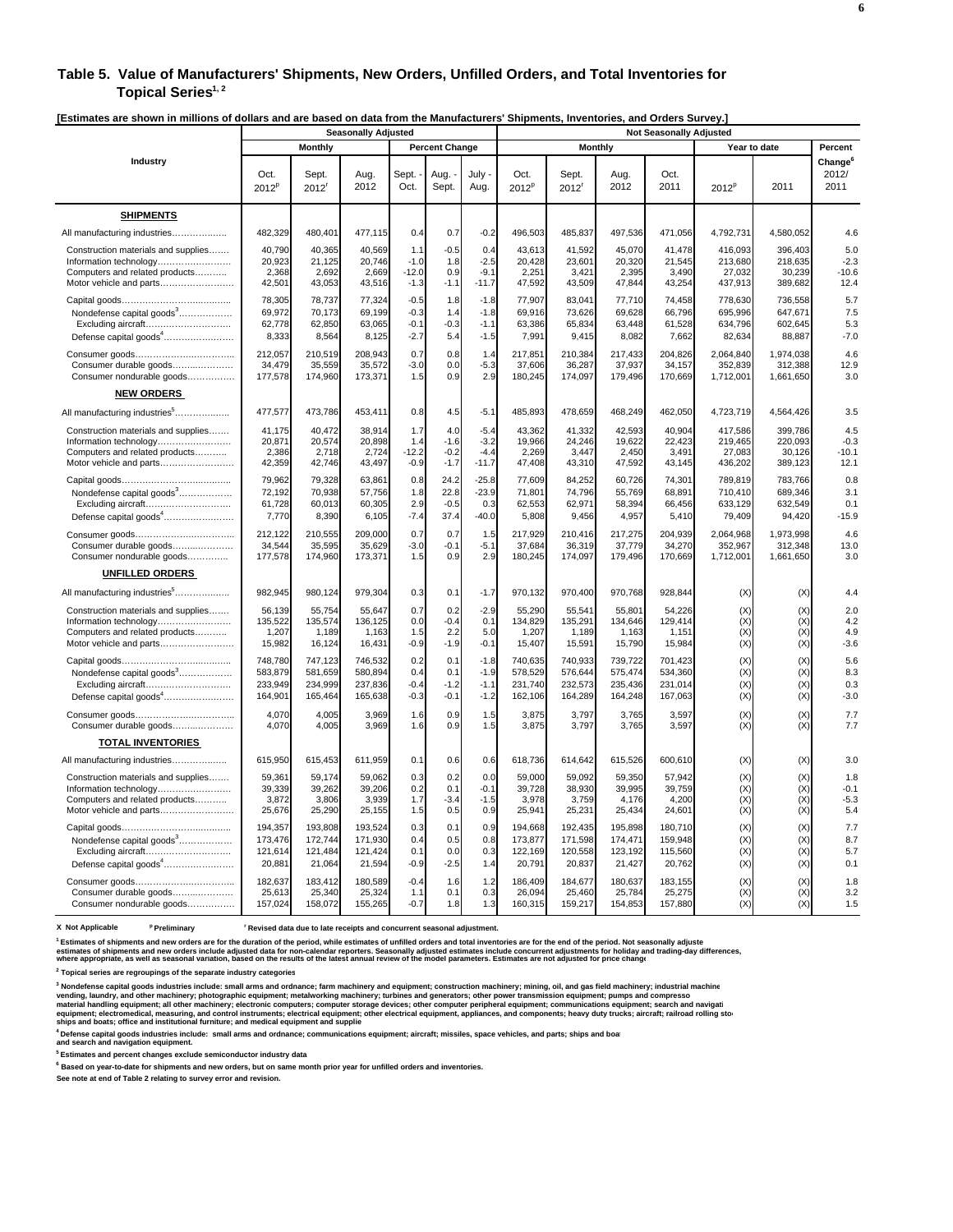**[Estimates are shown in millions of dollars and are based on data from the Manufacturers' Shipments, Inventories, and Orders Survey.]** 

|                                                          | <b>Seasonally Adjusted</b> |                   |                   |                  |                       |                  | <b>Not Seasonally Adjusted</b> |                   |                   |                   |                         |  |
|----------------------------------------------------------|----------------------------|-------------------|-------------------|------------------|-----------------------|------------------|--------------------------------|-------------------|-------------------|-------------------|-------------------------|--|
|                                                          |                            | <b>Monthly</b>    |                   |                  | <b>Percent Change</b> |                  |                                | <b>Monthly</b>    |                   |                   | Percent                 |  |
| Industry                                                 | Oct.<br>$2012^p$           | Sept.<br>2012     | Aug.<br>2012      | Sept. -<br>Oct.  | Aug. -<br>Sept.       | July -<br>Aug.   | Oct.<br>$2012^p$               | Sept.<br>2012'    | Aug.<br>2012      | Oct.<br>2011      | Change<br>Oct.<br>12/11 |  |
| <b>MATERIALS AND SUPPLIES</b>                            |                            |                   |                   |                  |                       |                  |                                |                   |                   |                   |                         |  |
| All manufacturing industries                             | 203,988                    | 204,091           | 203,358           | $-0.1$           | 0.4                   | 0.4              | 203.970                        | 203,778           | 203,632           | 197,114           | 3.5                     |  |
|                                                          | 121,565                    | 121,273           | 120,817           | 0.2              | 0.4                   | 0.5              | 121,535                        | 121,204           | 121,544           | 115,466           | 5.3                     |  |
|                                                          | 3,573                      | 3,585             | 3,622             | $-0.3$           | $-1.0$                | 1.0              | 3,732                          | 3,683             | 3,618             | 3,515             | 6.2                     |  |
| Nonmetallic mineral products                             | 4,582<br>13,231            | 4,624<br>12,929   | 4,688<br>12,833   | $-0.9$<br>2.3    | $-1.4$<br>0.7         | $-0.2$<br>0.7    | 4,557<br>13,328                | 4,612<br>13,019   | 4,686<br>12,881   | 4,534<br>13,460   | 0.5<br>$-1.0$           |  |
| Fabricated metal products                                | 16,939                     | 16,928            | 16,814            | 0.1              | 0.7                   | 0.0              | 16,785                         | 16,977            | 16,932            | 16,276            | 3.1                     |  |
| Computers and electronic products                        | 26,032<br>17,748           | 26,097<br>17,725  | 26,090<br>17,463  | $-0.2$<br>0.1    | 0.0<br>1.5            | 0.4<br>1.1       | 26,093<br>17,804               | 26,132<br>17,582  | 26,435<br>17,553  | 23,821<br>16,527  | 9.5<br>7.7              |  |
| Electrical equipment, appliances,                        |                            |                   |                   |                  |                       |                  |                                |                   |                   |                   |                         |  |
| Transportation equipment                                 | 6,954<br>21,770            | 6,808<br>21,859   | 6,809<br>21,710   | 2.1<br>$-0.4$    | 0.0<br>0.7            | $-0.6$<br>1.4    | 6,818<br>21,699                | 6,631<br>21,876   | 6,870<br>21,698   | 6,486<br>20,207   | 5.1<br>7.4              |  |
| Furniture and related products                           | 2,973                      | 2,959             | 2,963             | 0.5              | $-0.1$                | $-0.6$           | 2,945                          | 2,955             | 2,982             | 2,869             | 2.6                     |  |
| Miscellaneous products                                   | 7,763                      | 7,759             | 7,825             | 0.1              | $-0.8$                | $-0.4$           | 7,774                          | 7,737             | 7,889             | 7,771             | 0.0                     |  |
| Nondurable goods industries                              | 82,423<br>15,593           | 82,818<br>15,511  | 82,541<br>15,252  | $-0.5$<br>0.5    | 0.3<br>1.7            | 0.4<br>1.9       | 82,435<br>16,275               | 82,574<br>15,329  | 82,088<br>15,045  | 81,648<br>15,326  | 1.0<br>6.2              |  |
| Beverage and tobacco products                            | 4,908                      | 4,910             | 4,946             | 0.0              | $-0.7$                | $-0.1$           | 4,937                          | 4,738             | 4,714             | 4,647             | 6.2                     |  |
|                                                          | 1,189<br>1,492             | 1,179<br>1,480    | 1,187<br>1,484    | 0.8<br>0.8       | $-0.7$<br>$-0.3$      | $-0.7$<br>$-0.3$ | 1,172<br>1,490                 | 1,179<br>1,493    | 1,198<br>1,497    | 1,243<br>1,474    | $-5.7$<br>1.1           |  |
|                                                          | 837                        | 805               | 763               | 4.0              | 5.5                   | 1.2              | 843                            | 826               | 773               | 662               | 27.3<br>2.3             |  |
| Leather and allied products                              | 266<br>6,918               | 269<br>6,959      | 271<br>6,979      | $-1.1$<br>$-0.6$ | $-0.7$<br>$-0.3$      | 6.7<br>$-1.3$    | 268<br>6,918                   | 277<br>6,970      | 279<br>6,986      | 262<br>7,033      | $-1.6$                  |  |
|                                                          | 2,430                      | 2,432             | 2,479             | $-0.1$           | $-1.9$                | $-0.8$           | 2,480                          | 2,476             | 2,518             | 2,629             | $-5.7$                  |  |
| Petroleum and coal products<br>Chemical products         | 17,394<br>22,668           | 18,148<br>22,469  | 17,866<br>22,718  | $-4.2$<br>0.9    | 1.6<br>$-1.1$         | 2.1<br>$-1.1$    | 17,114<br>22,384               | 18,255<br>22,403  | 17,608<br>22,820  | 16,478<br>23,405  | 3.9<br>$-4.4$           |  |
| Plastics and rubber products                             | 8,728                      | 8,656             | 8,596             | 0.8              | 0.7                   | 0.2              | 8,554                          | 8,628             | 8,650             | 8,489             | 0.8                     |  |
| <b>WORK IN PROCESS</b>                                   |                            |                   |                   |                  |                       |                  |                                |                   |                   |                   |                         |  |
|                                                          | 190,256                    | 190,714           | 188,931           | $-0.2$           | 0.9                   | 0.7              | 192,061                        | 188,852           | 189.508           | 185,143           | 3.7                     |  |
|                                                          | 144,754                    | 144,375           | 144,197           | 0.3              | 0.1                   | 0.6              | 144,939                        | 143,469           | 145,861           | 137,260           | 5.6                     |  |
| Nonmetallic mineral products                             | 1,542<br>1,395             | 1,548<br>1,390    | 1,514<br>1,384    | $-0.4$<br>0.4    | 2.2<br>0.4            | $-1.2$<br>1.2    | 1,552<br>1,335                 | 1,547<br>1,365    | 1,507<br>1,368    | 1,486<br>1,238    | 4.4<br>7.8              |  |
|                                                          | 10,988                     | 10,932            | 10,964            | 0.5              | $-0.3$<br>$-0.5$      | $-1.3$<br>0.4    | 10,804                         | 10,898            | 11,253            | 11,129            | $-2.9$                  |  |
| Fabricated metal products                                | 13,587<br>16,538           | 13,472<br>16,546  | 13,546<br>16,676  | 0.9<br>0.0       | $-0.8$                | $-0.4$           | 13,700<br>16,732               | 13,522<br>16,364  | 13,723<br>16,877  | 12,866<br>16,246  | 6.5<br>3.0              |  |
| Computers and electronic products                        | 15,536                     | 15,984            | 15,893            | $-2.8$           | 0.6                   | -1.1             | 15,659                         | 15,787            | 16,126            | 17,587            | $-11.0$                 |  |
| Electrical equipment, appliances,<br>and components      | 3,678                      | 3,667             | 3,584             | 0.3              | 2.3                   | 0.5              | 3,640                          | 3,579             | 3,643             | 3,491             | 4.3                     |  |
| Transportation equipment                                 | 77,074                     | 76,429<br>1,036   | 76,236<br>1,022   | 0.8              | 0.3<br>1.4            | 1.6<br>$-1.4$    | 77,059<br>1,030                | 75,984            | 76,913<br>1,028   | 68,993<br>977     | 11.7<br>5.4             |  |
| Furniture and related products<br>Miscellaneous products | 1,040<br>3,376             | 3,371             | 3,378             | 0.4<br>0.1       | $-0.2$                | $-0.7$           | 3,428                          | 1,035<br>3,388    | 3,423             | 3,247             | 5.6                     |  |
| Nondurable goods industries                              | 45,502                     | 46,339            | 44,734            | $-1.8$           | 3.6                   | 1.1              | 47,122                         | 45,383            | 43,647            | 47,883            | $-1.6$                  |  |
|                                                          | 4,055<br>6,276             | 4,020<br>6,068    | 4,164<br>5,922    | 0.9              | $-3.5$<br>2.5         | 1.5<br>0.7       | 5,092                          | 3,632<br>5,823    | 3,712             | 4,763<br>6,272    | 6.9<br>8.0              |  |
| Beverage and tobacco products                            | 774                        | 776               | 772               | 3.4<br>$-0.3$    | 0.5                   | 1.7              | 6,773<br>777                   | 785               | 5,322<br>782      | 827               | $-6.0$                  |  |
|                                                          | 416<br>390                 | 418<br>393        | 414<br>389        | $-0.5$<br>$-0.8$ | 1.0<br>1.0            | $-1.7$<br>1.3    | 415<br>388                     | 422<br>408        | 416<br>415        | 446<br>362        | $-7.0$<br>7.2           |  |
| Leather and allied products                              | 114                        | 115               | 112               | $-0.9$           | 2.7                   | $-9.7$           | 111                            | 111               | 108               | 120               | $-7.5$                  |  |
|                                                          | 1,285<br>1,191             | 1,269<br>1,199    | 1,248<br>1,243    | 1.3<br>$-0.7$    | 1.7<br>$-3.5$         | $-0.1$<br>0.6    | 1,272<br>1,296                 | 1,269<br>1,245    | 1,265<br>1,342    | 1,361<br>1,406    | $-6.5$<br>$-7.8$        |  |
| Petroleum and coal products                              | 13,934                     | 14,550            | 13,275            | $-4.2$           | 9.6                   | 5.3              | 13,877                         | 14,304            | 13,072            | 14,428            | $-3.8$                  |  |
| Chemical products<br>Plastics and rubber products        | 14,782<br>2,285            | 15,243<br>2,288   | 14,896<br>2,299   | $-3.0$<br>$-0.1$ | 2.3<br>$-0.5$         | $-1.7$<br>$-1.8$ | 14,858<br>2,263                | 15,096<br>2,288   | 14,915<br>2,298   | 15,734<br>2,164   | $-5.6$<br>4.6           |  |
| <b>FINISHED GOODS</b>                                    |                            |                   |                   |                  |                       |                  |                                |                   |                   |                   |                         |  |
| All manufacturing industries                             | 221,706                    | 220,648           | 219,670           | 0.5              | 0.4                   | 0.8              | 222,705                        | 222,012           | 222,386           | 218,353           | 2.0                     |  |
| Durable goods industries                                 | 108,154                    | 107,172           | 106,938           | 0.9              | 0.2                   | 0.6              | 108.019                        | 106,361           | 108,258           | 103,008           | 4.9                     |  |
|                                                          | 3,966                      | 3,925             | 3,837             | 1.0              | 2.3                   | 0.8              | 3,893                          | 3,874             | 3,799             | 3,755             | 3.7                     |  |
| Nonmetallic mineral products                             | 5,707<br>10,467            | 5,628<br>10,424   | 5,620<br>10,308   | 1.4<br>0.4       | 0.1<br>1.1            | 1.1<br>0.6       | 5,469<br>10,196                | 5,478<br>10,413   | 5,504<br>10,209   | 5,265<br>10,243   | 3.9<br>$-0.5$           |  |
| Fabricated metal products                                | 15,723                     | 15,669            | 15,606            | 0.3              | 0.4                   | 0.1              | 15,515                         | 15,473            | 15,608            | 15,794            | $-1.8$                  |  |
| Computers and electronic products                        | 24,326<br>13,128           | 24,347<br>12,866  | 24,231<br>13,147  | $-0.1$<br>2.0    | 0.5<br>$-2.1$         | 1.6<br>0.3       | 23,856<br>13,376               | 23,873<br>12,845  | 24,240<br>13,672  | 21,325<br>12,062  | 11.9<br>10.9            |  |
| Electrical equipment, appliances,                        |                            |                   |                   |                  |                       |                  |                                |                   |                   |                   |                         |  |
| Transportation equipment                                 | 5,103<br>14,926            | 5,079<br>14,407   | 5,042<br>14,244   | 0.5<br>3.6       | 0.7<br>1.1            | $-0.1$<br>1.0    | 5,200<br>15,347                | 5,038<br>14,385   | 5,137<br>14,921   | 5,071<br>14,014   | 2.5<br>9.5              |  |
| Furniture and related products                           | 2,202                      | 2,178             | 2,175             | 1.1              | 0.1                   | 0.8              | 2,221                          | 2,195             | 2,253             | 2,144             | 3.6                     |  |
| Miscellaneous products                                   | 12,606                     | 12,649            | 12,728            | $-0.3$           | $-0.6$                | $-0.6$           | 12,946                         | 12,787            | 12,915            | 13,335            | $-2.9$                  |  |
| Nondurable goods industries                              | 113,552<br>26,329          | 113,476<br>25,960 | 112,732<br>25,738 | 0.1<br>1.4       | 0.7<br>0.9            | 0.9<br>0.0       | 114.686<br>27,550              | 115,651<br>27,155 | 114,128<br>26,681 | 115,345<br>27,414 | $-0.6$<br>0.5           |  |
| Beverage and tobacco products                            | 7,801<br>1,423             | 7,750<br>1,422    | 7,598<br>1,424    | 0.7<br>0.1       | 2.0<br>$-0.1$         | $-1.1$<br>$-0.7$ | 7,989<br>1,418                 | 7,979<br>1,410    | 7,759<br>1,406    | 7,428<br>1,459    | 7.6<br>$-2.8$           |  |
|                                                          | 1,246                      | 1,255             | 1,244             | $-0.7$           | 0.9                   | $-0.8$           | 1,244                          | 1,260             | 1,257             | 1,303             | $-4.5$                  |  |
| Leather and allied products                              | 1,181<br>471               | 1,187<br>469      | 1,195<br>463      | $-0.5$<br>0.4    | $-0.7$<br>1.3         | 1.4<br>1.1       | 1,247<br>471                   | 1,314<br>475      | 1,303<br>482      | 1,266<br>419      | $-1.5$<br>12.4          |  |
|                                                          | 5,776                      | 5,786             | 5,902             | $-0.2$           | $-2.0$                | $-0.5$           | 5,734                          | 5,788             | 5,890             | 5,931             | $-3.3$                  |  |
| Petroleum and coal products                              | 1,625<br>22,987            | 1,634<br>22,891   | 1,636<br>22,525   | $-0.6$<br>0.4    | $-0.1$<br>1.6         | $-0.1$<br>4.4    | 1,649<br>22,854                | 1,632<br>23,543   | 1,640<br>22,524   | 1,571<br>21,814   | 5.0<br>4.8              |  |
| Chemical products                                        | 34,072                     | 34,560            | 34,540            | $-1.4$           | 0.1                   | 0.4              | 33,944                         | 34,570            | 34,746            | 36,178            | $-6.2$                  |  |
| Plastics and rubber products                             | 10,641                     | 10,562            | 10,467            | 0.7              | 0.9                   | 0.2              | 10,586                         | 10,525            | 10,440            | 10,562            | 0.2                     |  |

<sup>p</sup> Preliminary **revised data due to late receipts and concurrent seasonal adjustment.** 

**1 Estimates of shipments and new orders are for the duration of the period, while estimates of unfilled orders and total inventories are for the end of the period. Not seasonally adjusted** 

**estimates of shipments and new orders include adjusted data for non-calendar reporters. Seasonally adjusted estimates include concurrent adjustments for holiday and trading-day differences,**

**where appropriate, as well as seasonal variation, based on the results of the latest annual review of the model parameters. Estimates are not adjusted for price changes. See note at end of Table 2 relating to survey error and revisions.**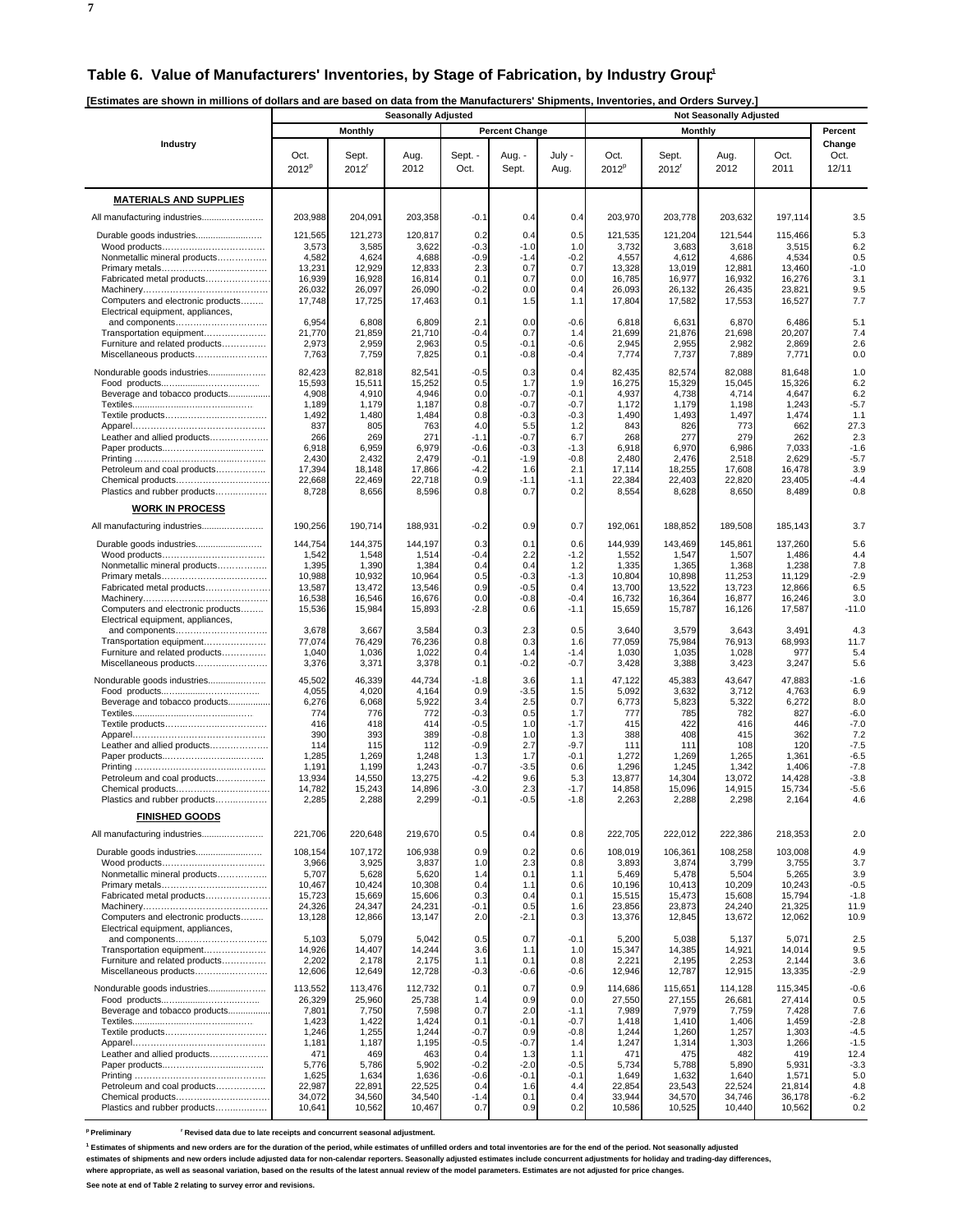#### **Table 7. Ratios of Manufacturers' Inventories to Shipments and Unfilled Orders to Shipments, by Industry Group3**

|                                                                                     |                          | <b>Inventory/Shipments ratio</b> |             |             |                          | Unfilled Orders/Shipments ratio1 |             |             |
|-------------------------------------------------------------------------------------|--------------------------|----------------------------------|-------------|-------------|--------------------------|----------------------------------|-------------|-------------|
| Industry                                                                            | Oct<br>2012 <sup>p</sup> | Sep<br>2012 <sup>r</sup>         | Aug<br>2012 | Jul<br>2012 | Oct<br>2012 <sup>p</sup> | Sep<br>2012 <sup>r</sup>         | Aug<br>2012 | Jul<br>2012 |
| All manufacturing industries <sup>2</sup>                                           | 1.28                     | 1.28                             | 1.28        | 1.27        | (X)                      | (X)                              | (X)         | (X)         |
|                                                                                     | 1.68                     | 1.67                             | 1.67        | 1.61        | 6.25                     | 6.24                             | 6.28        | 6.23        |
|                                                                                     | 1.43                     | 1.46                             | 1.44        | 1.46        | (X)                      | (X)                              | (X)         | (X)         |
| Nonmetallic mineral products                                                        | 1.43                     | 1.43                             | 1.44        | 1.44        | (X)                      | (X)                              | (X)         | (X)         |
|                                                                                     | 1.24                     | 1.21                             | 1.22        | 1.21        | 1.14                     | 1.11                             | 1.13        | 1.17        |
| Fabricated metal products                                                           | 1.70                     | 1.69                             | 1.69        | 1.69        | 3.16                     | 3.16                             | 3.16        | 3.16        |
|                                                                                     | 2.06                     | 2.08                             | 2.06        | 2.03        | 4.18                     | 4.24                             | 4.28        | 4.42        |
| Computers and electronic products <sup>2</sup><br>Electrical equipment, appliances, | 1.66                     | 1.66                             | 1.69        | 1.63        | 7.50                     | 7.46                             | 7.67        | 7.56        |
|                                                                                     | 1.60                     | 1.59                             | 1.56        | 1.55        | 2.35                     | 2.36                             | 2.38        | 2.36        |
| Transportation equipment                                                            | 1.78                     | 1.75                             | 1.76        | 1.59        | 14.44                    | 14.47                            | 14.66       | 13.79       |
| Furniture and related products                                                      | 1.14                     | 1.14                             | 1.15        | 1.16        | 1.38                     | 1.38                             | 1.37        | 1.38        |
|                                                                                     | 1.75                     | 1.72                             | 1.74        | 1.77        | (X)                      | (X)                              | (X)         | (X)         |
|                                                                                     | 0.93                     | 0.94                             | 0.94        | 0.96        | (X)                      | (X)                              | (X)         | (X)         |
|                                                                                     | 0.75                     | 0.75                             | 0.74        | 0.74        | (X)                      | (X)                              | (X)         | (X)         |
| Beverage and tobacco products                                                       | 1.50                     | 1.52                             | 1.43        | 1.46        | (X)                      | (X)                              | (X)         | (X)         |
|                                                                                     | 1.36                     | 1.37                             | 1.37        | 1.37        | (X)                      | (X)                              | (X)         | (X)         |
|                                                                                     | 1.59                     | 1.61                             | 1.58        | 1.62        | (X)                      | (X)                              | (X)         | (X)         |
|                                                                                     | 1.82                     | 1.87                             | 1.80        | 1.79        | (X)                      | (X)                              | (X)         | (X)         |
| Leather and allied products                                                         | 1.86                     | 1.95                             | 1.92        | 1.87        | (X)                      | (X)                              | (X)         | (X)         |
|                                                                                     | 1.00                     | 1.01                             | 1.02        | 1.03        | (X)                      | (X)                              | (X)         | (X)         |
|                                                                                     | 0.78                     | 0.79                             | 0.80        | 0.81        | (X)                      | (X)                              | (X)         | (X)         |
| Petroleum and coal products                                                         | 0.69                     | 0.72                             | 0.72        | 0.74        | (X)                      | (X)                              | (X)         | (X)         |
|                                                                                     | 1.14                     | 1.16                             | 1.16        | 1.17        | (X)                      | (X)                              | (X)         | (X)         |
| Plastics and rubber products                                                        | 1.24                     | 1.24                             | 1.24        | 1.24        | (X)                      | (X)                              | (X)         | (X)         |

**[Based on Seasonally Adjusted data from the Manufacturers' Shipments, Inventories, and Orders Survey.]** 

**X Not Applicable <sup>p</sup>** <sup>r</sup> Revised data due to late receipts and concurrent seasonal adjustment.

**1 Excludes the following industries with no unfilled orders: Wood products; nonmetallic mineral products;**  medical equipment and supplies; office supplies; other miscellaneous manufacturing; cutlery and handtools;<br>farm and garden machinery; computer storage and peripheral devices; audio and video equipment; manufacturing **and reproducing magnetic and optical media; batteries; automobiles; light trucks and utility vehicles; heavy duty trucks; and miscellaneous furniture.**

**2 Unfilled orders to shipments ratio excludes semiconductor manufacturing.**

#### **Table 8. Revisions to Previously Published Monthly Percent Changes<sup>3</sup>**

**[Based on Seasonally Adjusted data from the Manufacturers' Shipments, Inventories, and Orders Survey.]** 

|                                                                                                                                                                                                                                                                           |                                                                                  | Shipments                                                                        | <b>New Orders</b>                                                                  |                                                                                              |                                                                                  | <b>Unfilled Orders</b>                                                                       | Inventories                                                                      |                                                                                  |
|---------------------------------------------------------------------------------------------------------------------------------------------------------------------------------------------------------------------------------------------------------------------------|----------------------------------------------------------------------------------|----------------------------------------------------------------------------------|------------------------------------------------------------------------------------|----------------------------------------------------------------------------------------------|----------------------------------------------------------------------------------|----------------------------------------------------------------------------------------------|----------------------------------------------------------------------------------|----------------------------------------------------------------------------------|
| Industry                                                                                                                                                                                                                                                                  | Oct <sup>1</sup><br>2012                                                         | Oct <sup>2</sup><br>$2011 -$<br>Sep<br>2012                                      | Oct <sup>1</sup><br>2012                                                           | Oct <sup>2</sup><br>$2011 -$<br>Sep<br>2012                                                  | Oct <sup>1</sup><br>2012                                                         | Oct <sup>2</sup><br>$2011 -$<br>Sep<br>2012                                                  | Oct <sup>1</sup><br>2012                                                         | Oct <sup>2</sup><br>$2011 -$<br>Sep<br>2012                                      |
| All manufacturing industries                                                                                                                                                                                                                                              | (X)                                                                              | 0.2                                                                              | (X)                                                                                | 0.3                                                                                          | (X)                                                                              | 0.1                                                                                          | (X)                                                                              | 0.1                                                                              |
| Durable goods industries<br>Nonmetallic mineral products<br>Fabricated metal products<br>Computers and electronic products<br>Electrical equipment, appliances,<br>and components<br>Transportation equipment<br>Furniture and related products<br>Miscellaneous products | 0.2<br>(X)<br>(X)<br>0.1<br>0.0<br>0.6<br>$-0.3$<br>0.5<br>0.3<br>(X)<br>(X)     | 0.2<br>0.7<br>0.7<br>0.8<br>0.3<br>0.8<br>0.8<br>0.4<br>0.3<br>0.4<br>0.7        | 0.5<br>(X)<br>(X)<br>$-0.1$<br>$-0.3$<br>1.7<br>$-0.4$<br>0.7<br>0.8<br>(X)<br>(X) | 0.4<br>(NA)<br>(NA)<br>1.4<br>0.7<br>1.2<br>1.1<br>1.1<br>1.4<br>0.7<br>0.7                  | 0.1<br>(X)<br>(X)<br>$-0.2$<br>$-0.1$<br>0.2<br>0.0<br>0.1<br>0.1<br>(X)<br>(X)  | 0.1<br>(NA)<br>(NA)<br>0.6<br>0.3<br>0.2<br>0.2<br>0.5<br>0.2<br>0.6<br>0.5                  | 0.0<br>(X)<br>(X)<br>0.1<br>0.0<br>$-0.1$<br>0.2<br>0.8<br>0.0<br>(X)<br>(X)     | 0.1<br>0.3<br>0.2<br>0.5<br>0.2<br>0.2<br>0.2<br>0.4<br>0.2<br>0.4<br>0.4        |
| Nondurable goods industries<br>Beverage and tobacco products<br>Leather and allied products<br>Petroleum and coal products<br>Chemical products<br>Plastics and rubber products                                                                                           | (X)<br>(X)<br>(X)<br>(X)<br>(X)<br>(X)<br>(X)<br>(X)<br>(X)<br>(X)<br>(X)<br>(X) | 0.4<br>0.1<br>0.8<br>0.4<br>0.6<br>1.2<br>0.8<br>0.2<br>0.8<br>1.1<br>0.5<br>0.4 | (X)<br>(X)<br>(X)<br>(X)<br>(X)<br>(X)<br>(X)<br>(X)<br>(X)<br>(X)<br>(X)<br>(X)   | (NA)<br>(NA)<br>(NA)<br>(NA)<br>(NA)<br>(NA)<br>(NA)<br>(NA)<br>(NA)<br>(NA)<br>(NA)<br>(NA) | (X)<br>(X)<br>(X)<br>(X)<br>(X)<br>(X)<br>(X)<br>(X)<br>(X)<br>(X)<br>(X)<br>(X) | (NA)<br>(NA)<br>(NA)<br>(NA)<br>(NA)<br>(NA)<br>(NA)<br>(NA)<br>(NA)<br>(NA)<br>(NA)<br>(NA) | (X)<br>(X)<br>(X)<br>(X)<br>(X)<br>(X)<br>(X)<br>(X)<br>(X)<br>(X)<br>(X)<br>(X) | 0.1<br>0.2<br>0.3<br>0.3<br>0.3<br>0.7<br>0.6<br>0.2<br>0.6<br>0.5<br>0.2<br>0.2 |

**X** Not Applicable **NA Not Available** 

**1 The current month revisions are the difference between the advance percent change and the percent change as shown in this publication.**

**2 The twelve month revisions are the differences between the month-to-month percent changes of the preliminary and** final estimates. The monthly averages are the simple averages of the absolute values of the differences for the months specified.<br>The advance to final percent change revisions for the durable goods industries are shown in

**3 Estimates of shipments and new orders are for the duration of the period, while estimates of unfilled orders and total inventories**  are for the end of the period. Not seasonally adjusted estimates of shipments and new orders include adjusted data for non-calendar<br>reporters. Seasonally adjusted estimates include concurrent adjustments for holiday and tr **as well as seasonal variation, based on the results of the latest annual review of the model parameters. Estimates are not adjusted for price changes.**